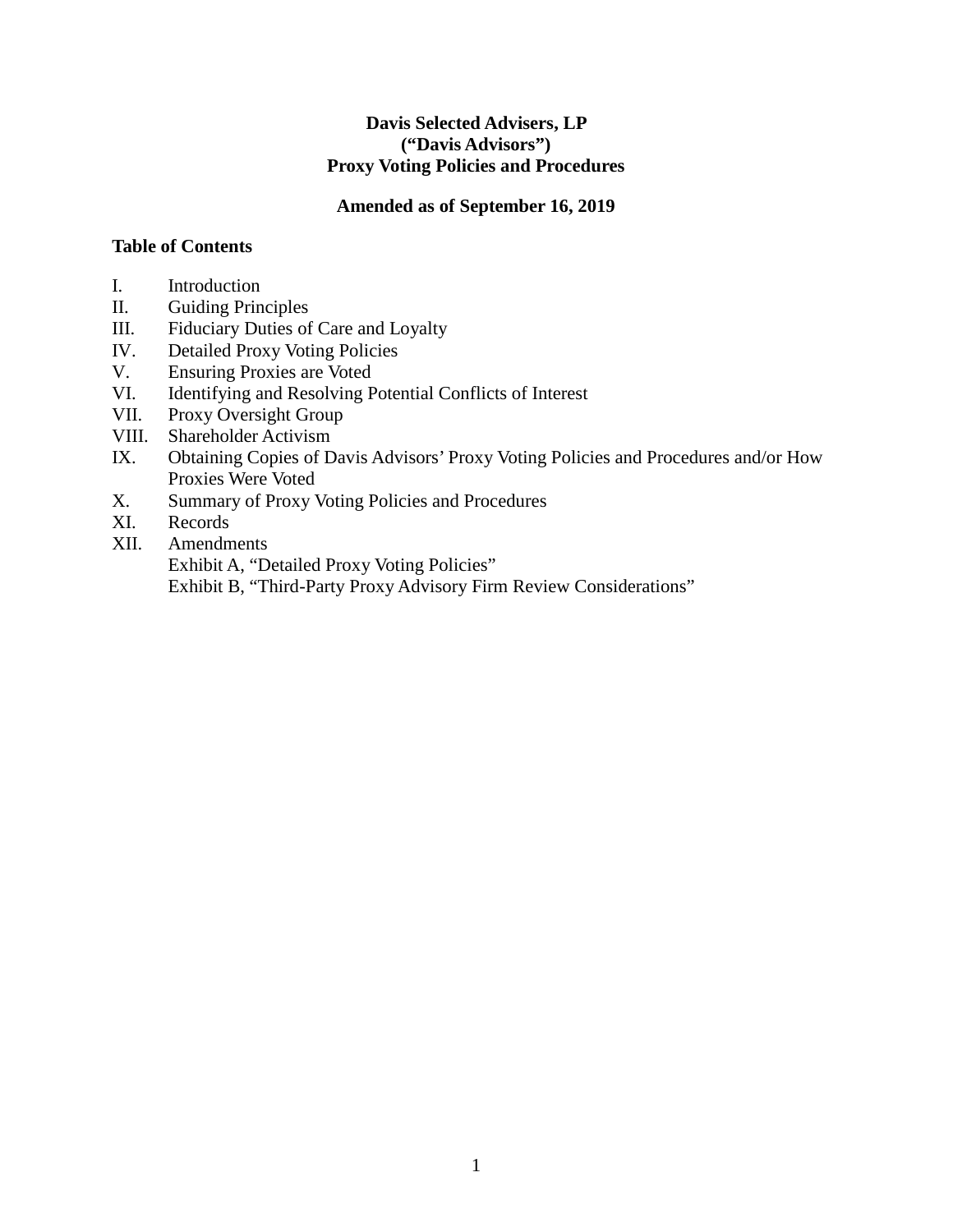### **I. Introduction**

Davis Advisors votes on behalf of its clients in matters of corporate governance through the proxy voting process. Davis Advisors takes its ownership responsibilities very seriously and believes the right to vote proxies for its clients' holdings is a significant asset of the clients. Davis Advisors exercises its voting responsibilities as a fiduciary, solely with the goal of maximizing the value of its clients' investments.

Davis Advisors votes proxies with a focus on the investment implications of each issue. For each proxy vote, Davis Advisors takes into consideration its duty to clients and all other relevant facts available to Davis Advisors at the time of the vote. Therefore, while these guidelines provide a framework for voting, votes are ultimately cast on a case-by-case basis.

Davis Advisors has established a Proxy Oversight Group to oversee voting policies and deal with potential conflicts of interest. In evaluating issues, the Proxy Oversight Group may consider information from many sources, including the portfolio manager for each client account, management of a company presenting a proposal, shareholder groups, and independent proxy research services. While the Proxy Oversight Group may consider information from many sources, there is no requirement that it consider each source and the Proxy Oversight Group shall have the discretion in its professional judgment to determine each matter to be voted on. Davis Advisors may utilize research provided by an independent third-party proxy advisory firm (such as Institutional Shareholder Services, Glass-Lewis & Co., or another third-party advisory firm). As a policy, Davis Advisors does not follow the voting recommendations provided by these firms. Davis Advisors' staff will periodically review the services provided by an independent third-party proxy advisory firm as described in more detail in Exhibit B. Any material findings from a periodic review will be reported to the Proxy Oversight Group.

# **II. Guiding Principles**

Proxy voting is a valuable right of company shareholders. Through the voting mechanism, shareholders are able to protect and promote their interests by communicating views directly to the company's board, as well as exercise their right to grant or withhold approval for actions proposed by the board of directors or company management. The interests of shareholders are best served by the following principles when considering proxy proposals:

Creating Value for Existing Shareholders.

The most important factors that Davis Advisors will consider in evaluating proxy issues are: (i) the Company's or management's long-term track record of creating value for shareholders. In general, Davis Advisors will consider the recommendations of a management with a good record of creating value for shareholders as more credible than the recommendations of a management with a poor record; (ii) whether, in Davis Advisors' estimation, the current proposal being considered will significantly enhance or detract from long-term value for existing shareholders; and (iii) whether a poor record of long-term performance resulted from poor management or from factors outside of management's control.

Other factors which Davis Advisors will consider may include:

(a) Shareholder Oriented Management. One of the factors that Davis Advisors considers in selecting stocks for investment is the presence of shareholderoriented management. In general, such managements will have a large ownership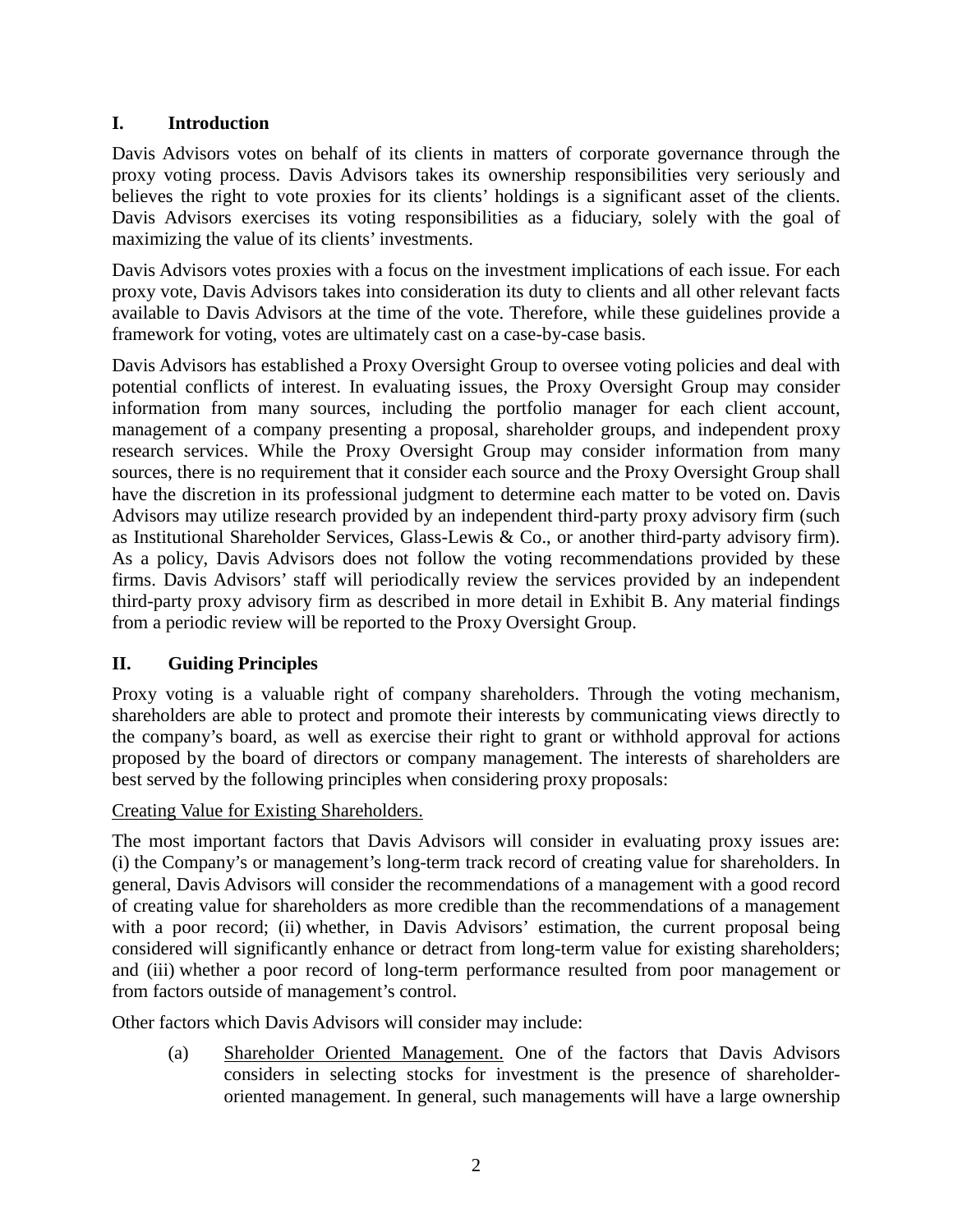stake in the company. They will also have a record of taking actions and supporting policies designed to increase the value of the company's shares and thereby enhance shareholder wealth. Davis Advisors' research analysts are active in meeting with top management of portfolio companies and in discussing their views on policies or actions which could enhance shareholder value. Whether management shows evidence of responding to reasonable shareholder suggestions, and otherwise improving general corporate governance, is a factor which may be taken into consideration in proxy voting.

- (b) Allow responsible management teams to run the business. Because Davis Advisors tries generally to invest with "owner oriented" managements (see above), it will vote with the recommendation of management on most routine matters, unless circumstances such as long standing poor performance or a change from its initial assessment indicates otherwise. Examples include the election of directors and ratification of auditors. Davis Advisors supports policies, plans, and structures that give management teams appropriate latitude to run the business in the way that is most likely to maximize value for owners. Conversely, Davis Advisors opposes proposals that limit management's ability to do this. Davis Advisors will generally vote with management on shareholder social and environmental proposals on the basis that their impact on share value is difficult to judge and is therefore best done by management.
- (c) Preserve and expand the power of shareholders in areas of corporate governance. Equity shareholders are owners of the business, and company boards and management teams are ultimately accountable to them. Davis Advisors will support policies, plans, and structures that promote accountability of the board and management to owners, and align the interests of the board and management with owners. Examples include: annual election of all board members and incentive plans that are contingent on delivering value to shareholders. Davis Advisors will generally oppose proposals that reduce accountability or misalign interests, including but not limited to classified boards, poison pills, excessive option plans, and repricing of options.
- (d) Support compensation policies that reward management teams appropriately for performance. Davis Advisors believes that well thought out incentives are critical to driving long-term shareholder value creation. Management incentives ought to be aligned with the goals of long-term owners. In Davis Advisors' view, the basic problem of skyrocketing executive compensation is not high pay for high performance, but high pay for mediocrity or worse. In situations where Davis Advisors feels that the compensation practices at companies it owns are not acceptable, it will exercise its discretion to vote against compensation committee members and specific compensation proposals.

Davis Advisors exercises its professional judgment in applying these principles to specific proxy votes. Exhibit A, "Detailed Proxy Voting Policies" provides additional explanation of the analysis which Davis Advisors may conduct when applying these guiding principles to specific proxy votes.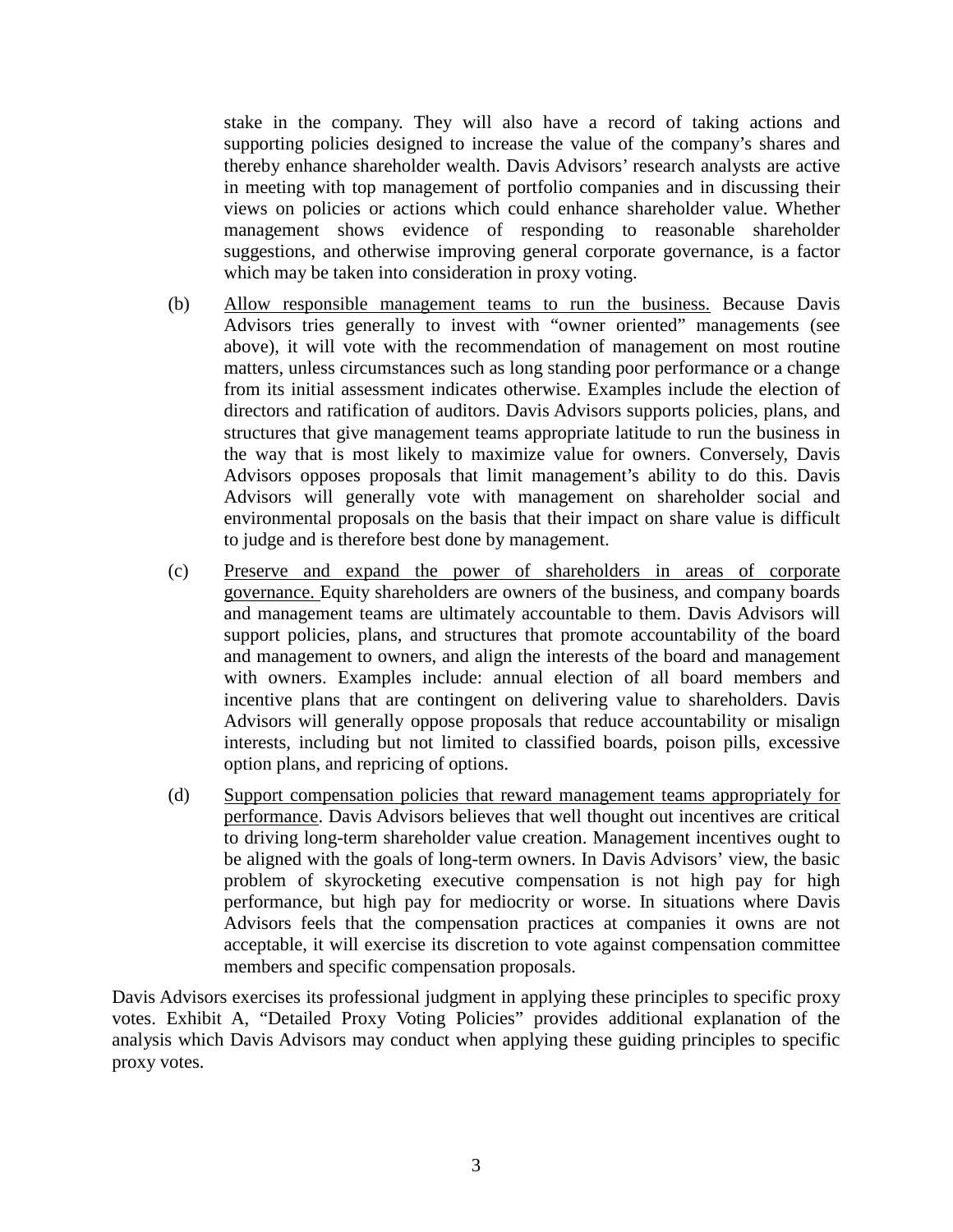#### **III. Fiduciary Duties of Care and Loyalty**

Advisers are fiduciaries. As fiduciaries, advisers must act in the best interests of their clients. Thus, when voting portfolio securities, Davis Advisors must act in the best interest of the client and not in its own interest.

When Davis Advisors has been granted the authority to vote client proxies, Davis Advisors owes the client the duties of "care" and "loyalty":

- (1) The duty of care requires Davis Advisors to monitor corporate actions and vote client proxies if it has undertaken to do so.
- (2) The duty of loyalty requires Davis Advisors to cast the proxy votes in a manner that is consistent with the best interests of the client and not subrogate the client's interest to Davis Advisors' own interests.

### **IV. Detailed Proxy Voting Policies**

Section II, "Guiding Principles" describe Davis Advisors' pre-determined proxy voting policies. Exhibit A, Detailed Proxy Voting Policies provides greater insight into specific factors which Davis Advisors may sometimes consider.

#### **V. Ensuring Proxies are Voted**

If Davis Advisors has been assigned the right to vote the proxies on behalf of a client, then the Chief Compliance Officer shall conduct periodic tests to ensure that Davis Advisors is monitoring corporate actions and voting proxies on behalf of such clients.

Scope.

If a client has not authorized Davis Advisors to vote its proxies, then these Policies and Procedures shall not apply to that client's account. The scope of Davis Advisors' responsibilities with respect to voting proxies are ordinarily determined by Davis Advisors' contracts with its clients, the disclosures it has made to its clients, and the investment policies and objectives of its clients.

#### Cost/Benefit Analysis.

Davis Advisors is NOT required to vote every proxy. There may be times when refraining from voting a proxy is in the client's best interest, such as when Davis Advisors determines that the cost of voting the proxy exceeds the expected benefit to the client. Davis Advisors shall not, however, ignore or be negligent in fulfilling the obligation it has assumed to vote client proxies.

Davis Advisors is not expected to expend resources if it has no reasonable expectation that doing so will provide a net benefit to its clients. For example, if clients hold only a small position in a company, or if the company's shares are no longer held by Davis Advisors' clients at the time of the meeting, a decision to not vote the proxies, engage management in discussions, or to sell the securities rather than fight the corporate action, may be appropriate, particularly if the issue involved would not significantly affect the value of clients' holdings.

#### Practical Limitations Relating To Proxy Voting.

While Davis Advisors uses it best efforts to vote proxies, it may not be practical or possible to vote every client proxy. For example, (i) when a client has loaned securities to a third-party and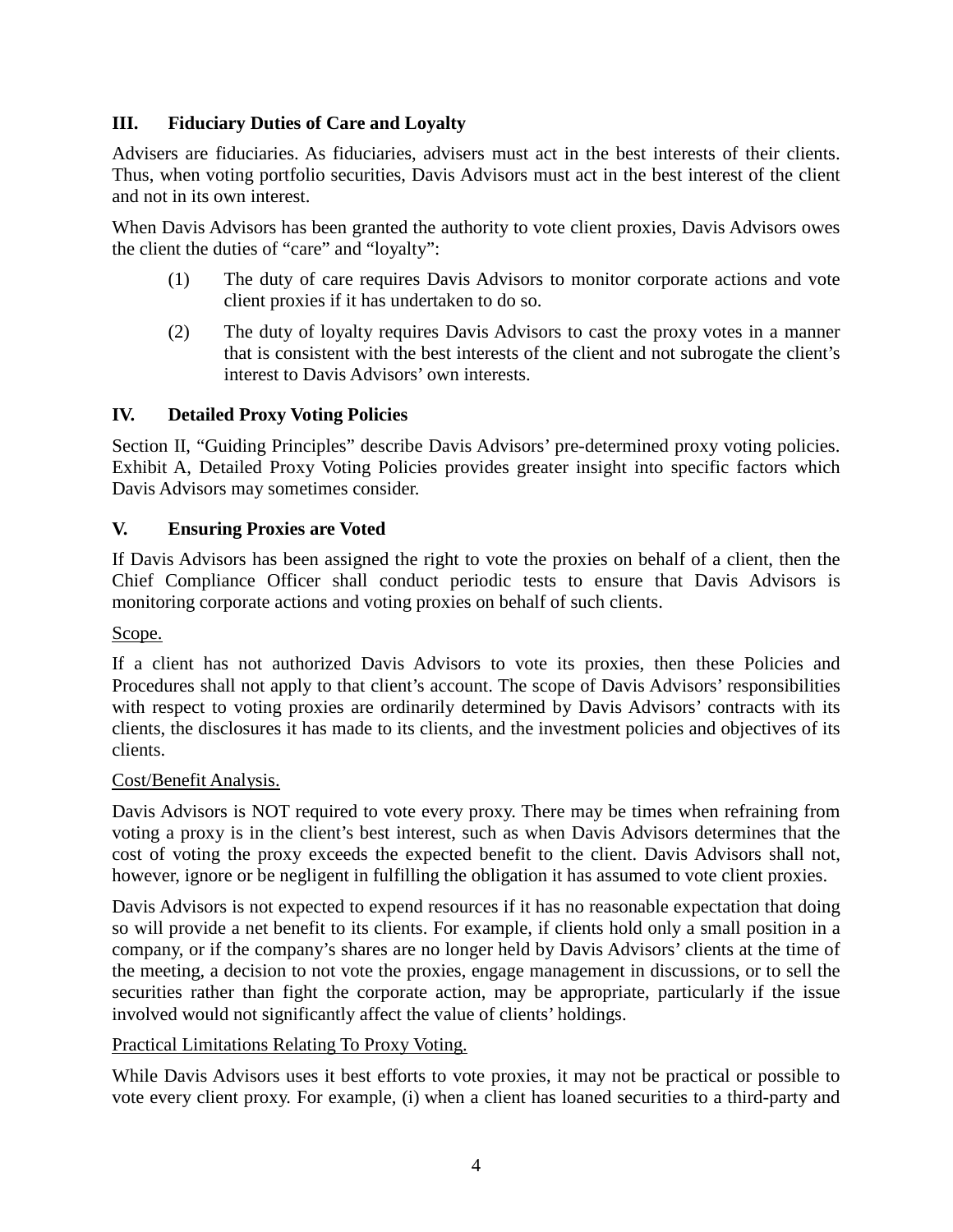Davis Advisors or the client is unable to recall the securities before record date; (ii) if Davis does not receive the proxy ballot/statement in time to vote the proxy; or (iii) if Davis is unable to meet the requirements necessary to vote foreign securities (e.g., shareblocking).

#### Errors by Proxy Administrators.

Davis Advisors may use a proxy administrator or administrators to cast its proxy votes. Errors made by these entities may be beyond Davis Advisors' control to prevent or correct.

### Record of Voting.

The Chief Compliance Officer shall maintain records of how client proxies were voted. The Chief Compliance Officer shall also maintain a record of all votes which are inconsistent with Guiding Principles.

# **VI. Identifying and Resolving Potential Conflicts of Interest**

### Potential Conflicts of Interest.

A potential conflict of interest arises when Davis Advisors has business interests that may not be consistent with the best interests of its client. In reviewing proxy issues to identify any potential material conflicts between Davis Advisors' interests and those of its clients, Davis Advisors will consider:

- (1) Whether Davis Advisors has an economic incentive to vote in a manner that is not consistent with the best interests of its clients. For example, Davis Advisors may have an economic incentive to vote in a manner that would please corporate management in the hope that doing so might lead corporate management to direct more business to Davis Advisors. Such business could include managing company retirement plans or serving as sub-adviser for funds sponsored by the company; or
- (2) Whether there are any business or personal relationships between a Davis Advisors employee and the officers or directors of a company whose securities are held in client accounts that may create an incentive to vote in a manner that is not consistent with the best interests of its clients.

#### Identifying Potential Conflicts of Interest

The Chief Compliance Officer is responsible for identifying potential material conflicts of interest and voting the proxies in conformance with direction received from the Proxy Oversight Group. The Chief Compliance Officer shall bring novel or ambiguous issues before the Proxy Oversight Group for guidance.

#### Assessing Materiality.

Materiality will be defined as the potential to have a significant impact on the outcome of a proxy vote. A conflict will be deemed material If (i) Davis Advisors' clients control more than 2½% of the voting company's eligible vote; and (ii) more than 2½% of Davis Advisors' assets under management are controlled by the voting company. If either part of this two part test is not met, then the conflict will be presumed to be immaterial. Materiality will be judged by facts reasonably available to Davis Advisors at the time the materiality determination is made and Davis Advisors is not required to investigate remote relationships or affiliations.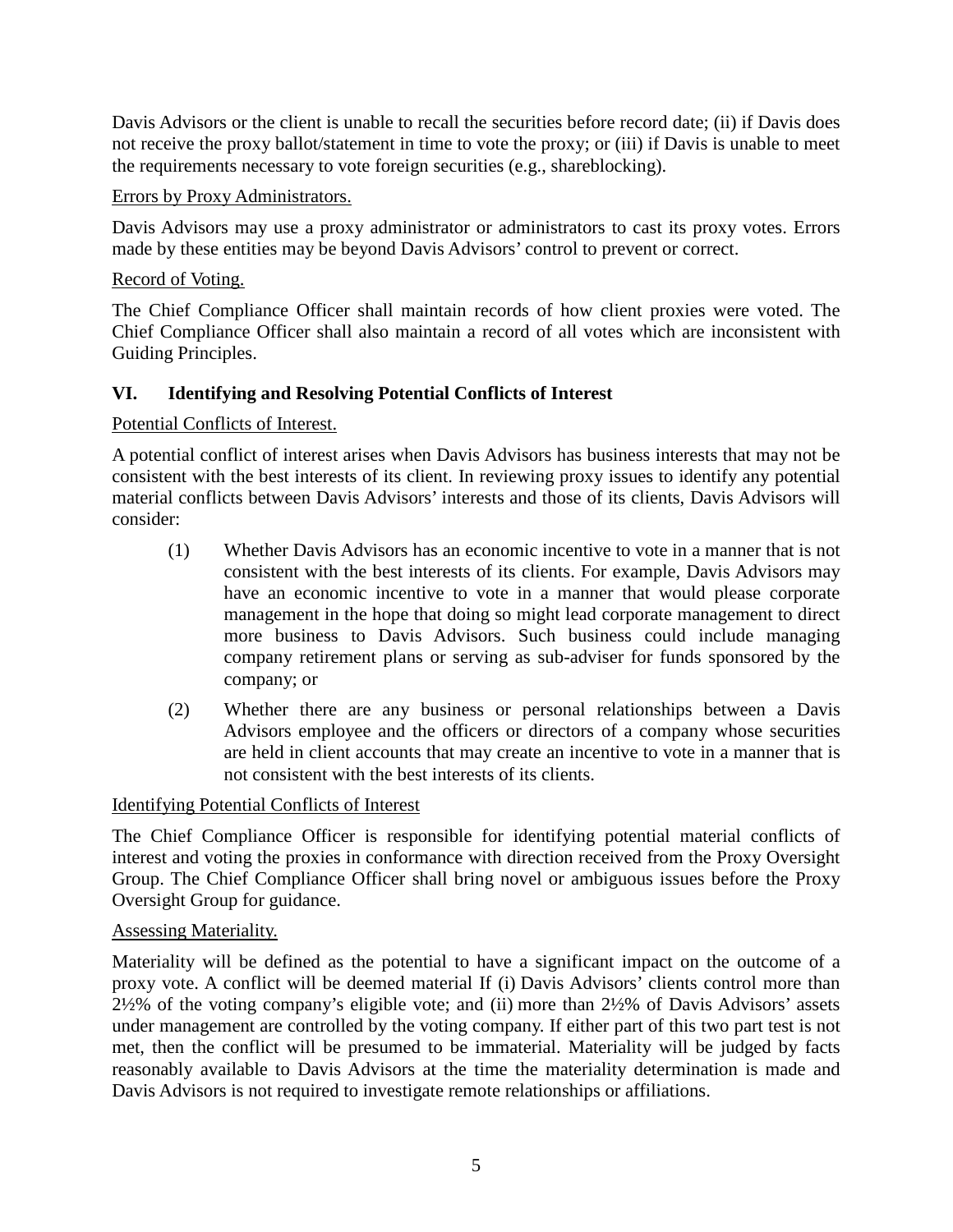#### Resolving Potential Conflicts of Interest

The Proxy Oversight Group is charged with resolving material potential conflicts of interest which it becomes aware of. It is charged with resolving conflicts in a manner that is consistent with the best interests of clients. There are many acceptable methods of resolving potential conflicts, and the Proxy Oversight Group shall exercise its judgment and discretion to determine an appropriate means of resolving a potential conflict in any given situation:

- (1) Votes consistent with the Guiding Principles listed in Section II. are presumed to be consistent with the best interests of clients;
- (2) Davis Advisors may disclose the conflict to the client and obtain the client's consent prior to voting the proxy;
- (3) Davis Advisors may obtain guidance from an independent third-party;
- (4) The potential conflict may be immaterial; or
- (5) Other reasonable means of resolving potential conflicts of interest which effectively insulate the decision on how to vote client proxies from the conflict.

#### **VII. Proxy Oversight Group**

Davis Advisors has established a Proxy Oversight Group, a committee of senior Davis Advisors officers, to oversee voting policies and decisions for clients. The Proxy Oversight Group:

- (1) Establishes, amends, and interprets proxy voting policies and procedures; and
- (2) Resolves conflicts of interest identified by the Compliance Department.

#### Composition of the Proxy Oversight Group

The following are the members of the Proxy Oversight Group. Davis Advisors':

- (1) A Proxy Analyst as designated by the Chief Investment Officer from time to time;
- (2) Davis Advisors' Chief Compliance Officer; and
- (3) Davis Advisors' Chief Legal Officer.

Two or more members shall constitute a quorum. Meetings may be held by telephone. A vote by a majority of the Proxy Oversight Group shall be binding. Action may be taken without a meeting by memorandum signed by two or more members.

#### **VIII. Shareholder Activism**

Davis Advisors' fiduciary duties to its clients do not necessarily require Davis Advisors to become a "shareholder activist." As a practical matter, Davis Advisors will determine whether to engage in management discussion based upon its costs and expected benefits to clients.

Prior to casting a single vote, Davis Advisors may use its influence as a large shareholder to highlight certain management practices. Consistent with its fiduciary duties, Davis Advisors may discuss with company management its views on key issues that affect shareholder value. Opening lines of communication with company management to discuss these types of issues can often prove beneficial to Davis Advisors' clients.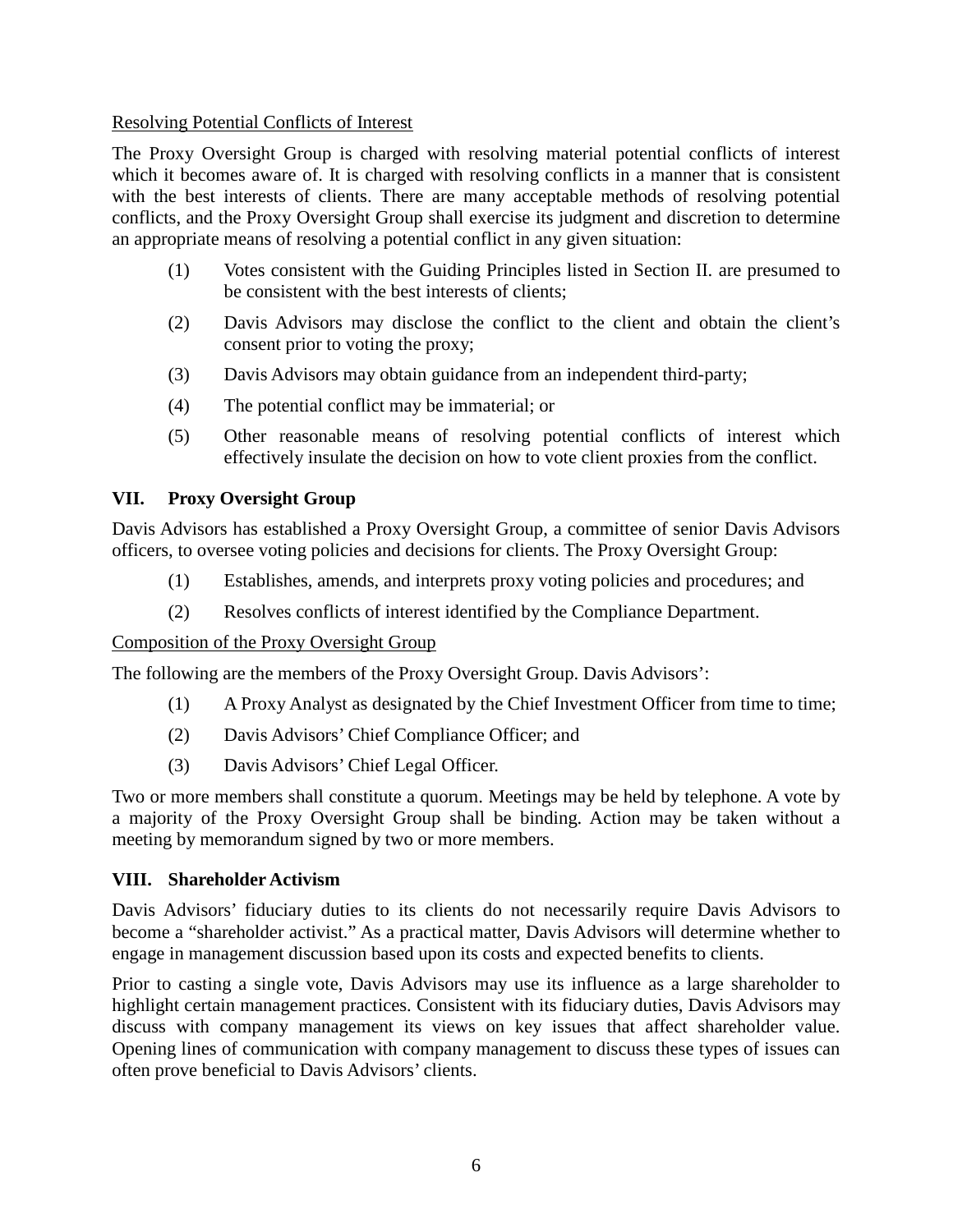#### **IX. Obtaining Copies of Davis Advisors' Proxy Voting Policies and Procedures and/or How Proxies Were Voted**

Davis Advisors' clients may obtain a copy of Davis Advisors' Proxy Voting Policies and Procedures and/or a record of how their own proxies were voted by writing to:

Davis Selected Advisers, L.P. Attn: Chief Compliance Officer 2949 East Elvira Road, Suite 101 Tucson, Arizona, 85756

Information regarding how mutual funds managed by Davis Advisors voted proxies relating to portfolio securities during the most recent 12-month period ended June 30 is available through the Funds' website (davisfunds.com, selectedfunds.com, [clipperfund.com,](file://jasper/legal/_Legal/Corporate/Board%20of%20Directors-Joint/2019/12%202019/Procedures/clipperfund.com) and davisetfs.com) and also on the SEC's website at http://www.sec.gov.

No party is entitled to obtain a copy of how proxies other than their own were voted without valid government authority.

#### **X. Summary of Proxy Voting Policies and Procedures**

Davis Advisors shall maintain a summary of its Proxy Voting Policies and Procedures which also describes how a client may obtain a copy of Davis Advisors' Proxy Voting Policies and Procedures. This summary shall be included in Davis Advisors' Form ADV Part 2, which is delivered to all new clients.

#### **XI. Records**

Davis Advisors' Chief Compliance Officer shall retain for the legally required periods the following records:

- (a) Copies of Davis Advisors' Proxy Voting Policies and Procedures and each amendment thereof;
- (b) Proxy statements received regarding client securities;
- (c) Records of votes Davis Advisors cast on behalf of clients;
- (d) Records of written client requests for proxy voting information and Davis Advisors' response; and
- (e) Any documents prepared by Davis Advisors that were material to making a decision how to vote, or that memorialized the basis of the decision.

#### **XII. Amendments**

Davis Advisors' Proxy Oversight Group may amend these Proxy Voting Policies and Procedures from time to time. Clients shall be notified of material changes.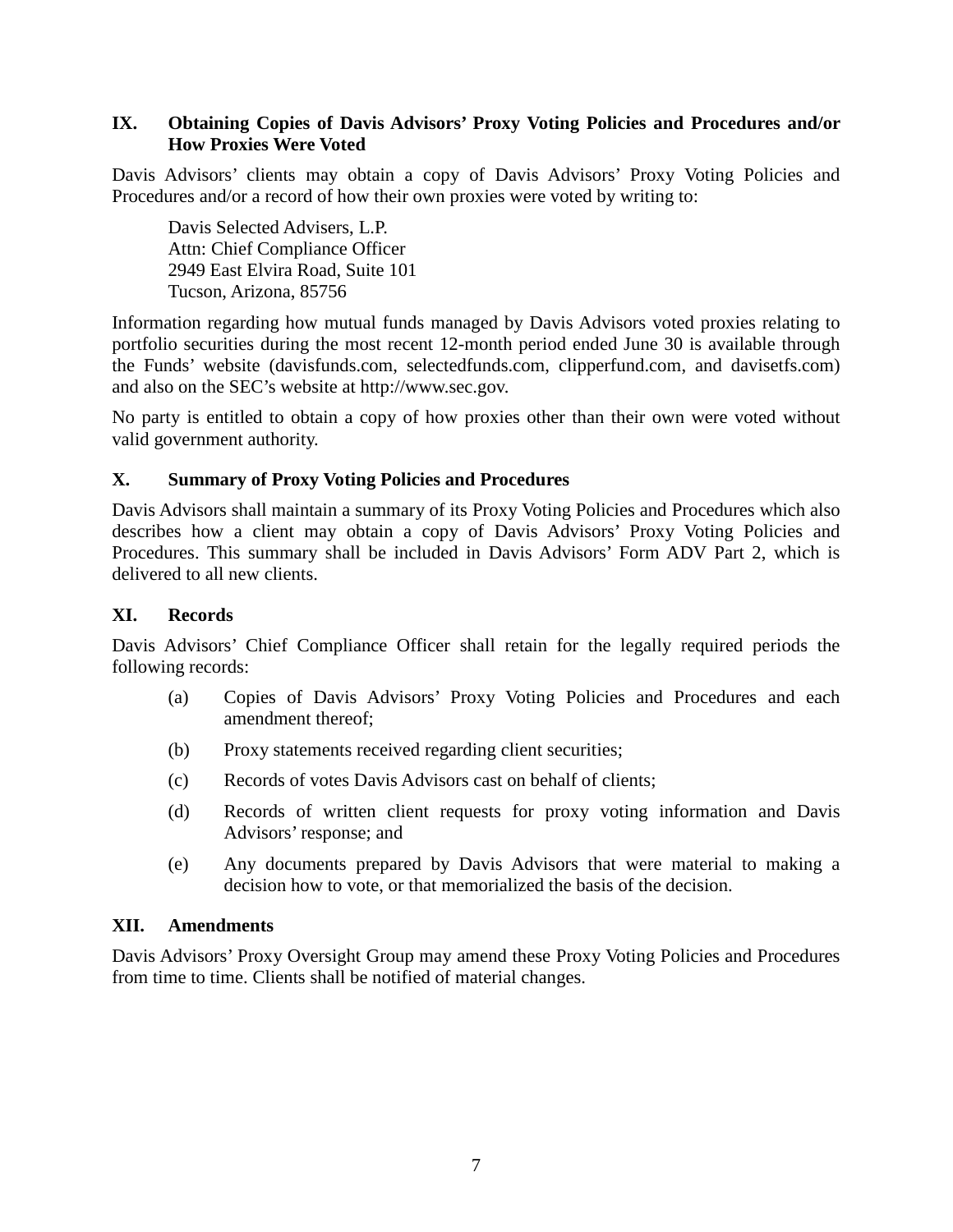#### **Exhibit A Davis Selected Advisers, L.P. Detailed Proxy Voting Policies**

#### **As Amended: September 16, 2019**

The Guiding Principles control Davis Advisors' Proxy Voting. Davis Advisors attempts to votes proxies in conformance with the Guiding Principles articulated in Section II of the Proxy Voting Policies and Procedures.

Following is additional explanation of the analysis which Davis Advisors may conduct when applying these Guiding Principles to specific proxy votes. Davis Advisors will not vote as indicated below if, in its judgment, the result would be contrary to its Guiding Principles.

- I. The Board of Directors
- II. Executive Compensation
- III. Tender Offer Defenses
- IV. Proxy Contests
- V. Proxy Contest Defenses
- VI. Auditors
- VII. Miscellaneous Governance Provisions
- VIII. State of Incorporation
- IX. Mergers and Corporate Restructuring
- X. Social and Environmental Issues
- XI. Capital Structure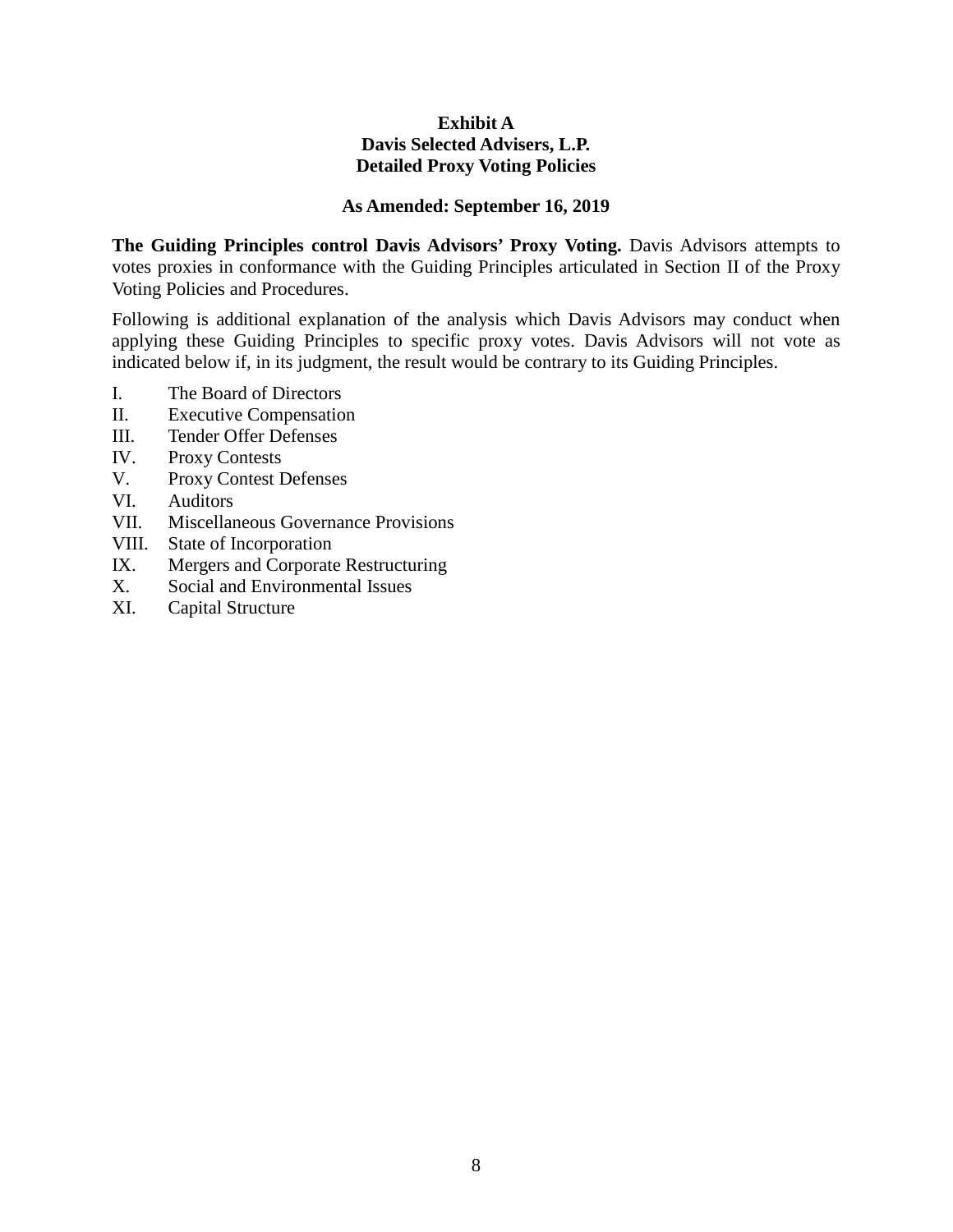#### **I. The Board of Directors**

#### **A. Voting on Director Nominees in Uncontested Elections**

- (1) Davis Advisors will generally vote with management in the routine election of Directors. As Directors are elected to represent the economic interests of shareholders, Davis Advisors' voting on Director Nominees may be shaped by its assessment of a director's record in representing the interests of shareholders. The most important responsibility of a director is the selection, evaluation, and compensation of senior management, and Davis Advisors pays particular attention to directors' performance in this area. In assessing a director's performance in selecting and evaluating management, the primary consideration is the company's long-term track record of creating value for shareholders. In terms of their record on compensation, long-term results will also be a key consideration. Philosophically, Davis Advisors will look for directors to construct long-term compensation plans that do not allow for senior executives to be excessively compensated if long-term returns to shareholders are poor. Davis Advisors prefers directors to specify the benchmarks or performance hurdles by which they are evaluating management's performance. Appropriate hurdles may include the company's performance relative to its peers and the S&P 500 as well as its cost of equity capital. Davis Advisors expects directors to construct plans such that incentive compensation will not be paid if performance is below these hurdles.
- (2) In addition, Davis Advisors believes that stock option re-pricings and exchanges sever the alignment of employee and shareholder interests. Therefore, Davis Advisors will generally withhold votes for any director of any company that has allowed stock options to be re-priced or exchanged at lower prices in the previous year.
- (3) Directors also bear responsibility for the presentation of a company's financial statements and for the choice of broad accounting policies. Davis Advisors believes directors should favor conservative policies. Such policies may include reasonable pension return assumptions and appropriate accounting for stock based compensation, among others.
- (4) In voting on director nominees, Davis Advisors may also consider the following factors in order of importance:
	- (i) long-term corporate performance;
	- (ii) nominee's business background and experience;
	- (iii) nominee's investment in the company:
	- (iv) nominee's ethical track record:
	- (v) whether a poor record of long-term performance resulted from poor management or from factors outside of managements control:
	- (vi) corporate governance provisions and takeover activity (discussed in Sections III and IV):
	- (vii) interlocking directorships: and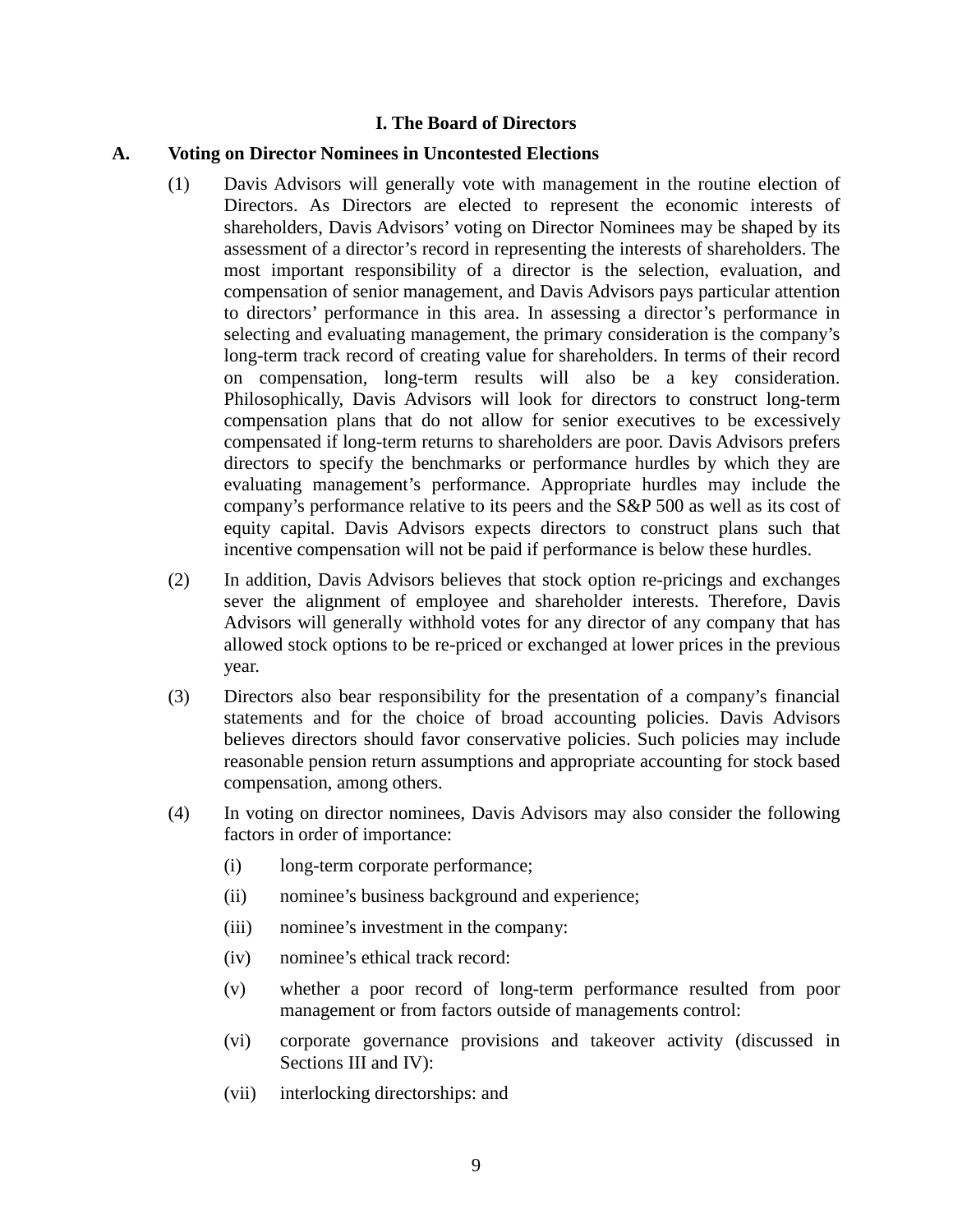#### (viii) other relevant information

## **B. Majority Voting.**

Davis Advisors will generally vote **for** proposals that require a majority vote standard whereby directors must submit their resignation for consideration by the board of directors when they receive less than a majority of the vote cast.

Davis Advisors will review on a **case-by-case** basis proposals that require directors to receive greater than a majority of the vote cast in order to remain on the board.

## **C. Cumulative Voting.**

Davis Advisors will review on a **case-by-case** basis proposals regarding cumulative voting.

### **D. Classification/Declassification of the Board**

Davis Advisors will generally vote **against** proposals to classify the board.

Davis Advisors will generally vote **for** proposals to repeal classified boards and to elect all directors annually.

### **II. Executive Compensation**

### **A. Stock Options, Bonus Plans.**

In general, Davis Advisors considers executive compensation such as stock option plans and bonus plans to be ordinary business activity. Davis Advisors analyzes stock option plans, paying particular attention to their dilutive effects. While Davis Advisors generally support management proposals, it opposes compensation plans which it considers to be excessive.

Davis Advisors believes in paying for performance. It recognizes that compensation levels must be competitive and realistic and that, under a fair system, exceptional managers deserve to be paid exceptionally well. Its test to determine whether or not a proposal for long-term incentive compensation is appropriate is based on the following two questions.

- 1. Over the long-term, what is the minimum level of shareholder returns below which management's performance would be considered poor?
	- Performance below that of the S&P 500.
	- Performance below a pre-selected group of competitors.
	- Performance below the company's cost of equity capital.
- 2. Does the company's proposed incentive compensation plan (including options and restricted stock) allow for the management to receive significant incentive compensation if long-term returns to shareholders fall below the answer specified above?

In most cases, the answer to the first question is unspecified. In virtually all cases, the answer to the second question is "yes," as most companies use non-qualified stock options and restricted stock for the bulk of their long-term compensation. These options and shares will become enormously valuable *even if* the shares compound at an unacceptably low rate – or actually do not go up at all but are simply volatile – over the long term. A fair system of long-term incentive compensation should include a threshold rate of performance below which incentive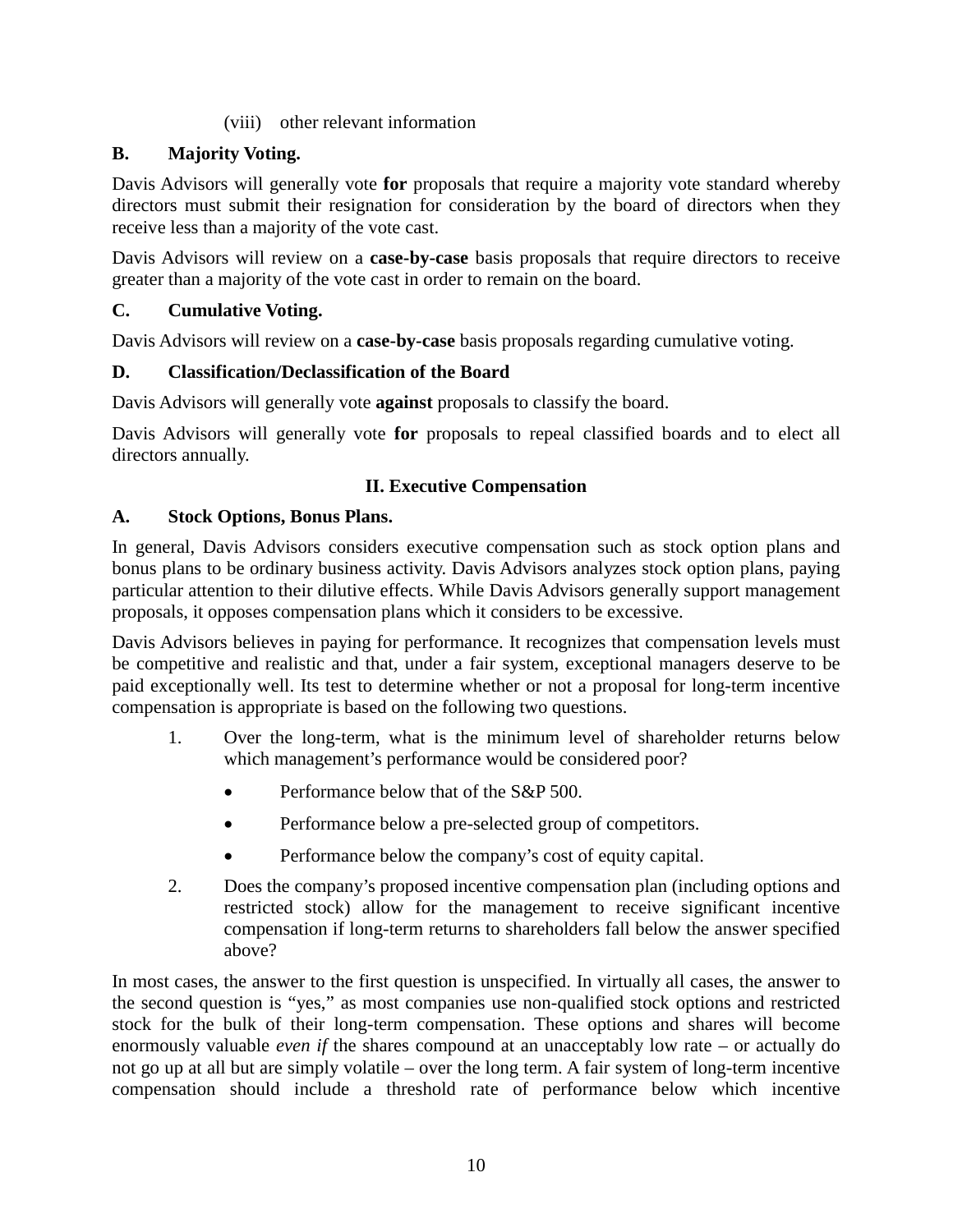compensation is not earned. To the extent that long-term incentive compensation proposals are put to a vote, Davis Advisors will examine the long-term track record of the management team, past compensation history, and use of appropriate performance hurdles.

Davis Advisors will generally vote against any proposal to allow stock options to be re-priced or exchanged at lower prices. Davis Advisors will generally vote against multi-year authorizations of shares to be used for compensation unless the company's past actions have been consistent with these policies. Davis Advisors will generally vote for shareholder proposals advocating the addition of appropriate and reasonable performance criteria to long-term compensation plans.

#### **B. Positive Compensation Practices.**

Examples of the positive compensation practices Davis Advisors looks for in both selecting companies and deciding how to cast its proxy votes include:

- (1) A high proportion of compensation derived from variable, performance-based incentives;
- (2) Incentive formulas that cut both ways, allowing for outsized pay for outsized performance but ensuring undersized pay when performance is poor;
- (3) Base salaries that are not excessive;
- (4) Company-wide stock-based compensation grants that are capped at reasonable levels to limit dilution;
- (5) Stock-based compensation that appropriately aligns management incentives with shareholders, with a strong preference for equity plans that have a cost-of-capital charge or escalating strike price feature as opposed to ordinary restricted stock or plain vanilla options;
- (6) Appropriate performance targets and metrics, spelled out in detail in advance of the performance period;
- (7) Full and clear disclosure of all forms of management compensation and stock ownership (including full listing of the dollar value of perquisites, value of CEO change of control and termination provisions, pensions, and detail on management's direct ownership of stock vs. option holdings, ideally presented in a format that is easy to compare and tally rather than tucked away in footnotes);
- (8) Compensation committee members with the experience and wherewithal to make the tough decisions that frequently need to be made in determining CEO compensation;
- (9) Policies that require executives to continue holding a meaningful portion of their equity compensation after vesting/exercise;
- (10) Appropriate cost allocation of charges for stock-based compensation;
- (11) Thoughtful evaluation of the present value tradeoff between options, restricted stock and other types of compensation; and
- (12) Compensation targets that do not seek to provide compensation above the median of the peer group for mediocre performance. Davis Advisors believe this has contributed to the unacceptably high rates of CEO pay inflation.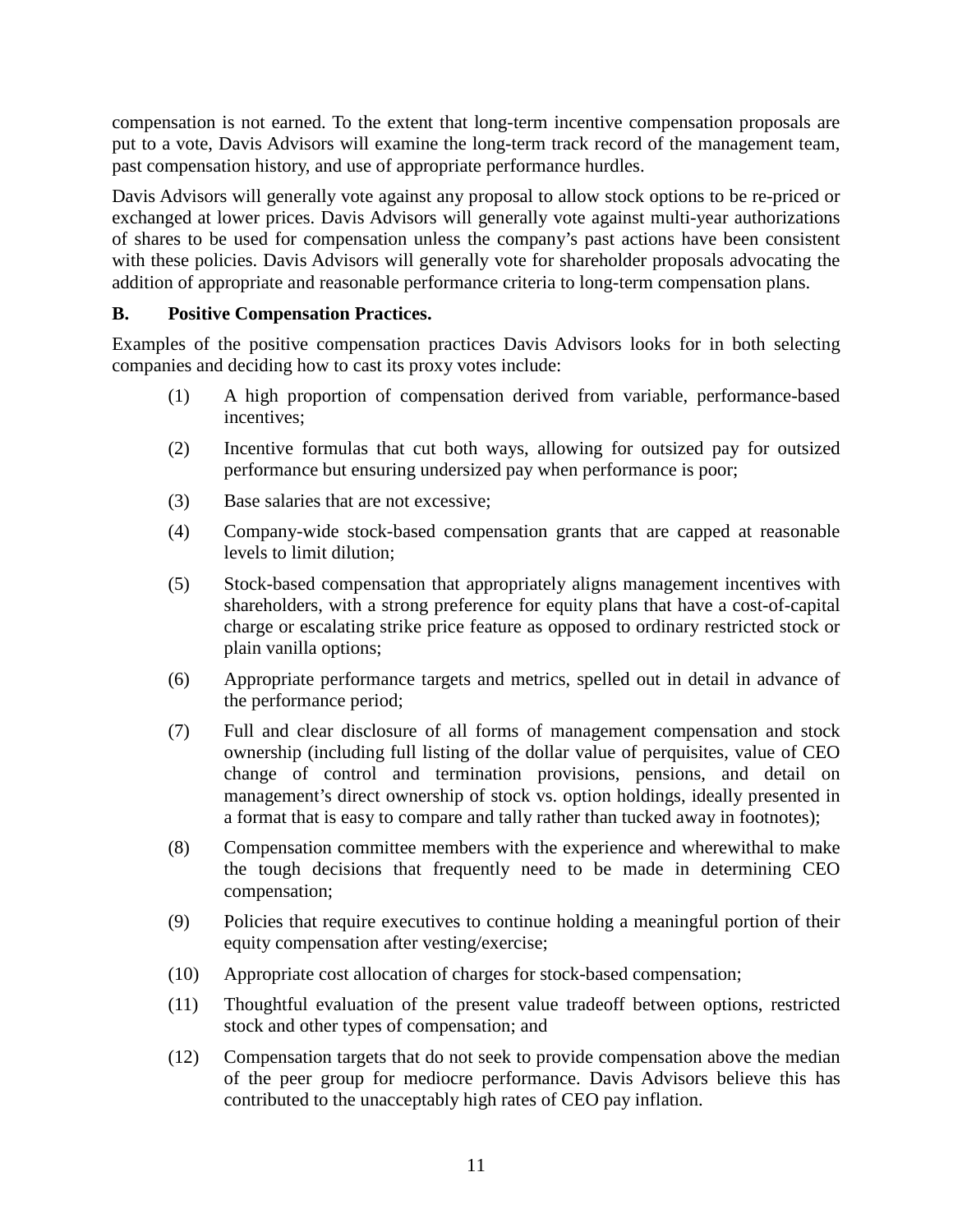### **III. Tender Offer Defenses**

### **A. Poison Pills**

Davis Advisors will generally vote **against** management proposals to ratify a poison pill.

Davis Advisors will generally vote **for** shareholder proposals to redeem a poison pill.

### **B. Fair Price Provisions**

Davis Advisors will generally vote **for** fair price proposals, as long as the shareholder vote requirement embedded in the provision is no more than a majority of disinterested shares.

Davis Advisors will generally vote **for** shareholder proposals to lower the shareholder vote requirement in existing fair price provisions.

#### **C. Greenmail**

Davis Advisors will generally vote **for** proposals to adopt anti-greenmail charter or bylaw amendments or otherwise restrict a company's ability to make greenmail payments.

Davis Advisors will review on a **case-by-case** basis anti-greenmail proposals when they are bundled with other charter or bylaw amendments.

### **D. Pale Greenmail**

Davis Advisors will review on a **case-by-case** basis restructuring plans that involve the payment of pale greenmail.

### **E. Unequal Voting Rights**

Davis Advisors will generally vote **against** dual class exchange offers.

Davis Advisors will generally vote **against** dual class recapitalizations.

#### **F. Supermajority Shareholder Vote Requirement to Amend the Charter or Bylaws**

Davis Advisors will generally vote **against** management proposals to require a supermajority shareholder vote to approve charter and bylaw amendments.

Davis Advisors will generally vote **for** shareholder proposals to lower supermajority shareholder vote requirements for charter and bylaw amendments.

# **G. Supermajority Shareholder Vote Requirement to Approve Mergers**

Davis Advisors will generally vote **against** management proposals to require a supermajority shareholder vote to approve mergers and other significant business combinations.

Davis Advisors will generally vote **for** shareholder proposals to lower supermajority shareholder vote requirements for mergers and other significant business combinations.

#### **H. White Squire Placements**

Davis Advisors will generally vote **for** shareholder proposals to require approval of blank check preferred stock issues for other than general corporate purposes.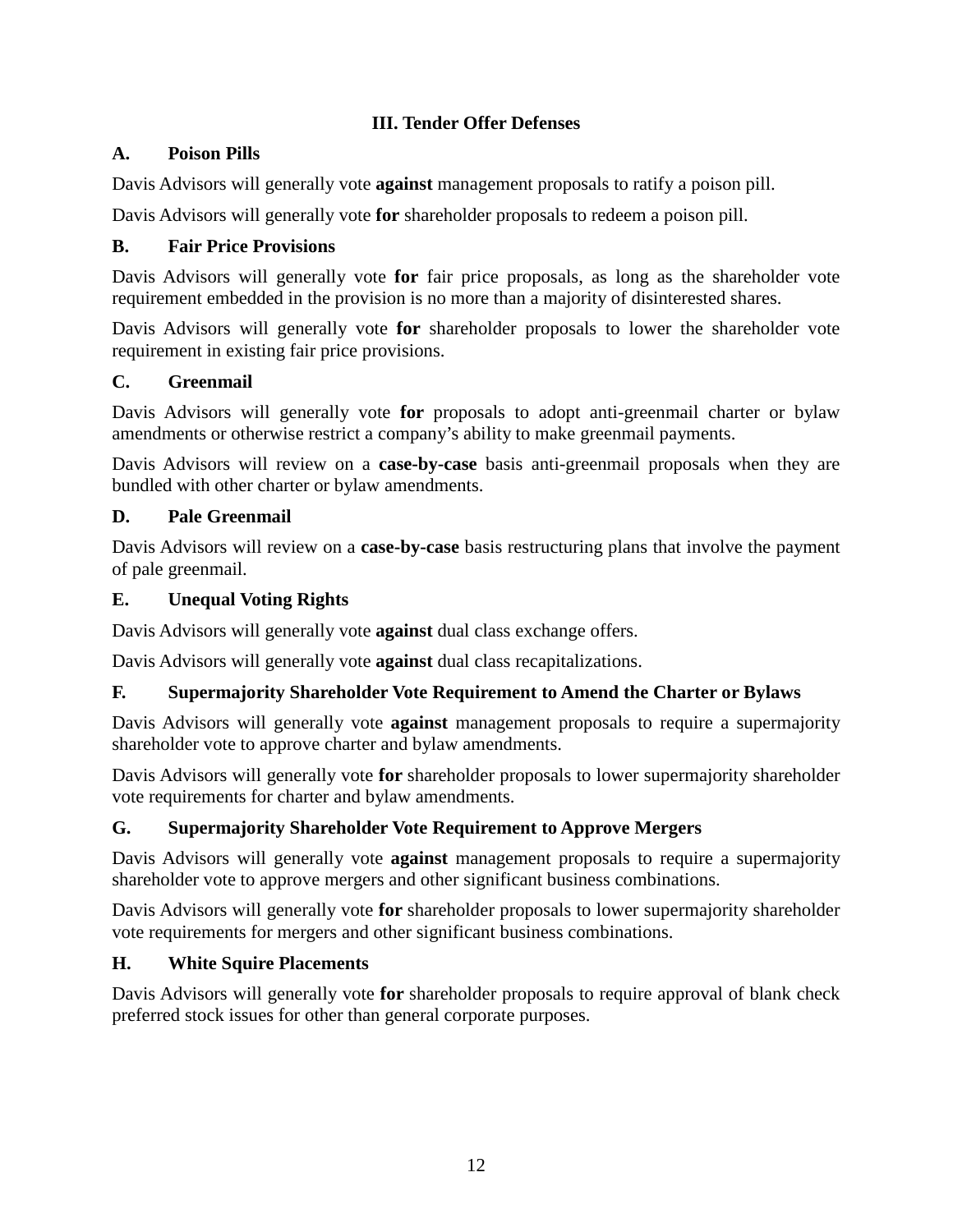## **IV. Proxy Contests**

### **A. Voting for Director Nominees in Contested Elections**

Davis Advisors will review on a **case-by-case** basis votes in a contested election of directors, considering the following factors:

- long-term financial performance of the target company relative to its industry
- management's track record
- background to the proxy contest
- qualifications of director nominees (both slates)
- evaluation of what each side is offering shareholders as well as the likelihood that the proposed objectives and goals can be met
- stock ownership positions

### **B. Reimburse Proxy Solicitation Expenses**

Davis Advisors will review on a **case-by-case** basis decisions to provide full reimbursement for dissidents waging a proxy contest.

### **V. Proxy Contest Defenses**

### **A. Board Structure: Staggered vs. Annual Elections**

Davis Advisors will generally vote **against** proposals to classify the board.

Davis Advisors will generally vote **for** proposals to repeal classified boards and to elect all directors annually.

#### **B. Shareholder Ability to Remove Directors**

Davis Advisors will generally vote **against** proposals that provide that directors may be removed *only* for cause.

Davis Advisors will generally vote **for** proposals to restore shareholder ability to remove directors with or without cause.

Davis Advisors will generally vote **against** proposals that provide that only continuing directors may elect replacements to fill board vacancies.

Davis Advisors will generally vote **for** proposals that permit shareholders to elect directors to fill board vacancies.

#### **C. Cumulative Voting**

See discussion under "The Board of Directors".

# **D. Shareholder Ability to Call Special Meetings**

Davis Advisors will generally vote **against** proposals to restrict or prohibit the ability of significant shareholders to call special meetings.

Davis Advisors will generally vote **for** proposals that remove restrictions on the right of significant shareholders to call special meetings.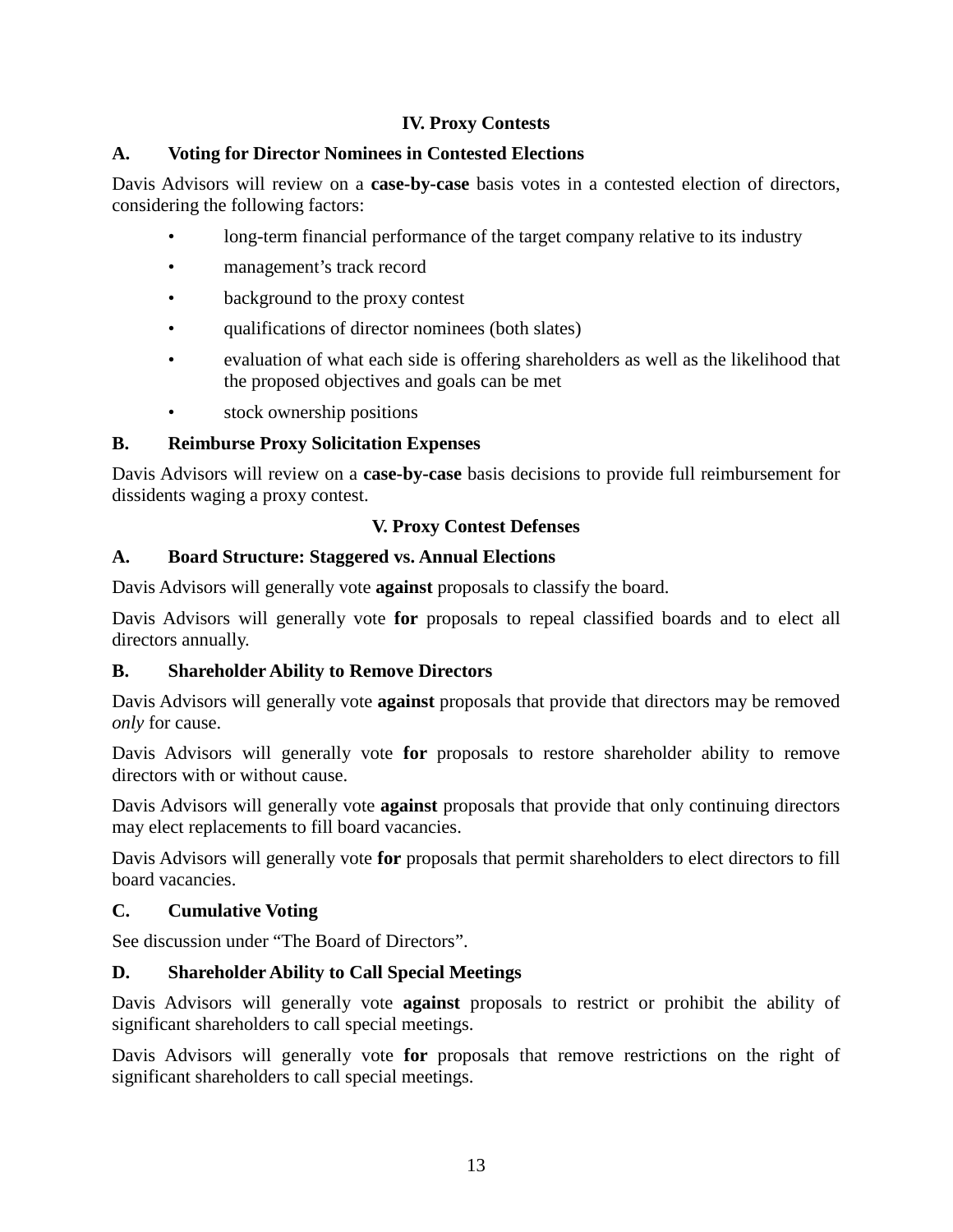### **E. Shareholder Ability to Act by Written Consent**

Davis Advisors will generally vote **against** proposals to restrict or prohibit shareholder ability to take action by written consent.

Davis Advisors will generally vote **for** proposals to allow or make easier shareholder action by written consent.

#### **VI. Auditors**

#### **A. Ratifying Auditors**

Davis Advisors will generally vote **for** proposals to ratify auditors, unless any of the following apply:

- An auditor has a financial interest in or association with the company (other than to receive reasonable compensation for services rendered), and is therefore not independent,
- Fees for non-audit services are excessive, or
- There is reason to believe that the independent auditor has rendered an opinion that materially misstates the company's financial position and either knew or should have known of the accounting improprieties that led to the restatement.

Davis Advisors will review on a **case-by-case** basis shareholder proposals asking companies to prohibit or limit their auditors from engaging in non-audit services.

Davis Advisors will generally vote **for** shareholder proposals asking for audit firm rotation or partner rotation within an audit firm, unless the rotation period is so short (less than five years) that it would be unduly burdensome to the company (Sarbanes-Oxley mandates that the partners on a company's audit engagement be subject to five-year term limits).

#### **VII. Miscellaneous Governance Provisions**

# **A. Confidential Voting**

Davis Advisors will generally vote **for** shareholder proposals that request corporations to adopt confidential voting, use independent tabulators and use independent inspectors of election as long as the proposals include clauses for proxy contests as follows: In the case of a contested election, management is permitted to request that the dissident group honor its confidential voting policy. If the dissidents agree, the policy remains in place. If the dissidents do not agree, the confidential voting policy is waived.

Davis Advisors will generally vote **for** management proposals to adopt confidential voting.

#### **B. Equal Access**

Davis Advisors will generally vote **for** shareholder proposals that would allow significant company shareholders equal access to management's proxy material in order to evaluate and propose voting recommendations on proxy proposals and director nominees, and in order to nominate their own candidates to the board.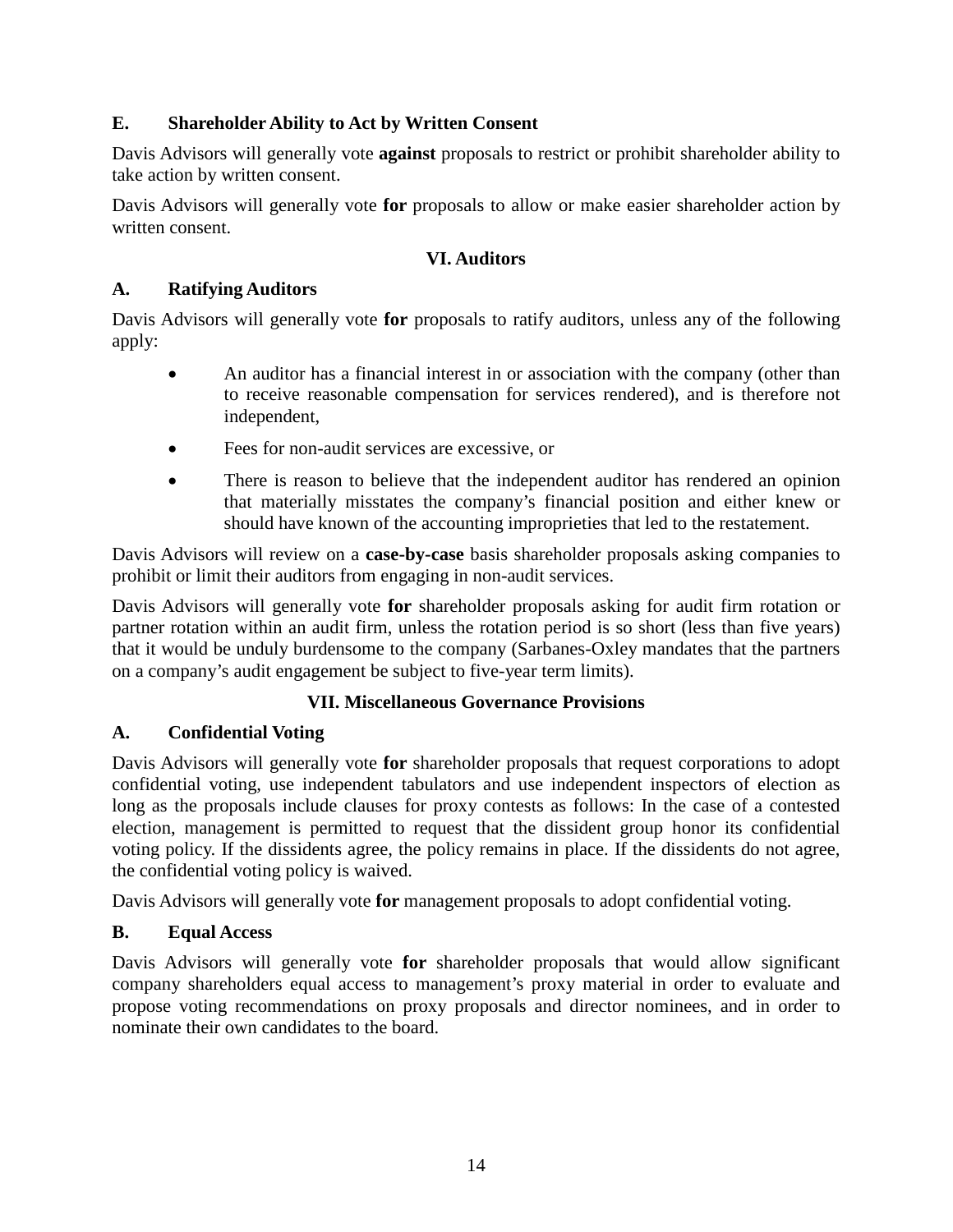# **C. Bundled Proposals**

Davis Advisors will review on a **case-by-case** basis bundled or "conditioned" proxy proposals. In the case of items that are conditioned upon each other, it will examine the benefits and costs of the packaged items. In instances when the joint effect of the conditioned items is not in shareholders' best interests, it will generally vote **against** the proposals. If the combined effect is positive, it will generally vote **for** the proposals.

### **D. Shareholder Advisory Committees**

Davis Advisors will review on a **case-by-case** basis proposals to establish a shareholder advisory committee.

### **E. Stock Ownership Requirements**

Davis Advisors will generally vote **against** shareholder proposals *requiring* directors to own a minimum amount of company stock in order to qualify as a director or to remain on the board (Davis Advisors prefers Directors to be long-term shareholders). Davis Advisors opposes the awarding of stock options to directors.

### **F. Term of Office and Independence of Committees**

Davis Advisors will generally vote **against** shareholder proposals to limit the tenure of outside directors.

Davis Advisors will generally vote **for** shareholder proposals that request that the board audit, compensation, and/or nominating committees include independent directors exclusively.

#### **G. Director and Officer Indemnification and Liability Protection**

Davis Advisors will review on a **case-by-case** basis proposals concerning director and officer indemnification and liability protection.

Davis Advisors will generally vote **against** proposals to limit or eliminate entirely director and officer liability for monetary damages for violating the duty of care.

Davis Advisors will generally vote **against** indemnification proposals that would expand coverage beyond just legal expenses to acts, such as negligence, that are more serious violations of fiduciary obligations than mere carelessness.

Davis Advisors will generally vote **for** only those proposals that provide such expanded coverage in cases when a director's or officer's legal defense was unsuccessful if: (1) the director was found to have acted in good faith and in a manner that he reasonably believed was in the best interests of the company, *and* (2) only if the director's legal expenses would be covered.

#### **H. Charitable Contributions**

Davis Advisors will generally vote **against** shareholder proposals to eliminate, direct, or otherwise restrict charitable contributions.

#### **I. Age Limits**

Davis Advisors will generally vote **against** shareholder proposals to impose a mandatory retirement age for outside directors.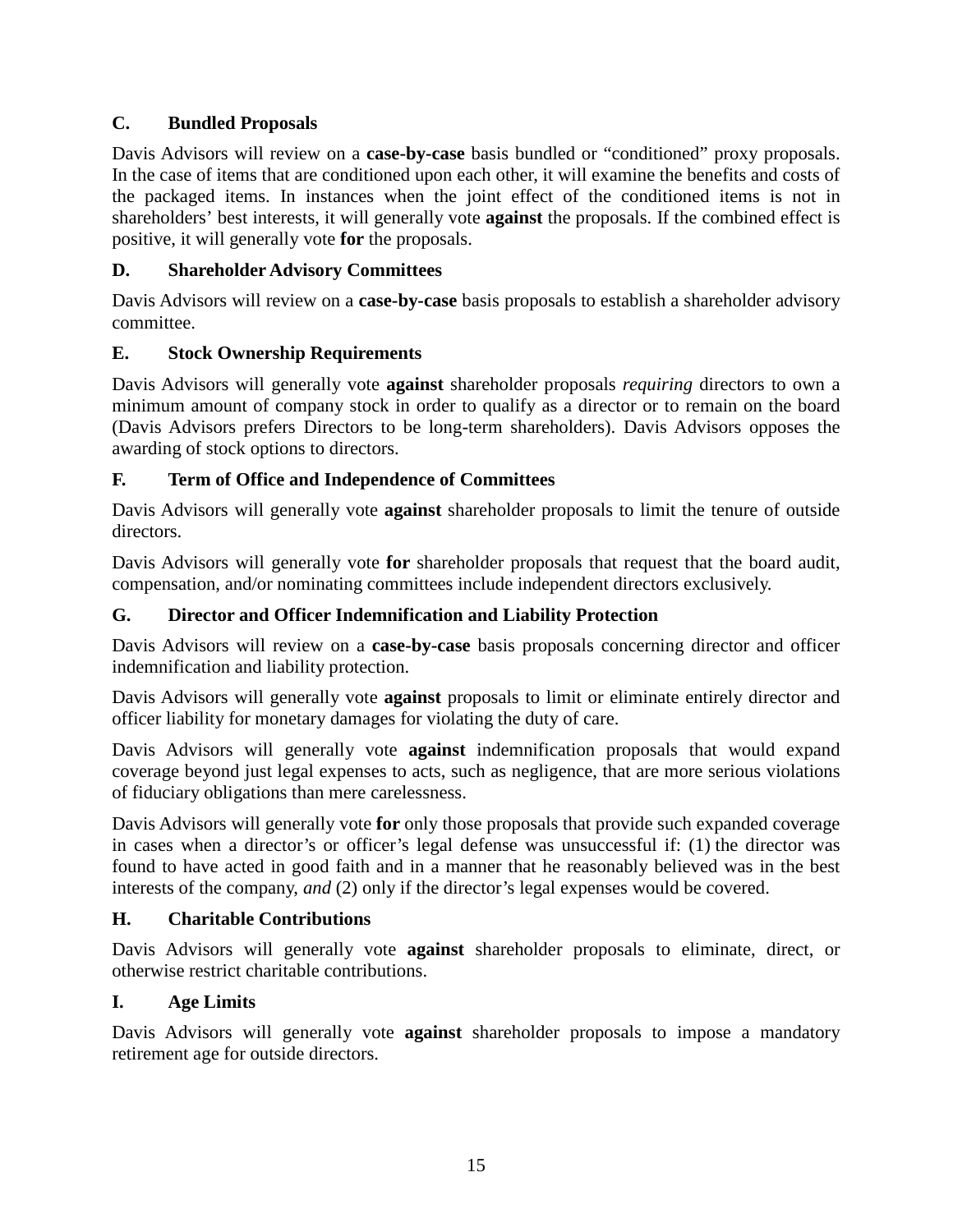# **J. Board Size**

Davis Advisors will generally vote **for** proposals seeking to fix the board size or designate a range for the board size.

Davis Advisors will generally vote **against** proposals that give management the ability to alter the size of the board outside of a specified range without shareholder approval.

# **K. Establish/Amend Nominee Qualifications**

Davis Advisors will review on a **case-by-case** basis proposals that establish or amend director qualifications. Votes should be based on how reasonable the criteria are and to what degree they may preclude dissident nominees from joining the board.

Davis Advisors will generally vote **against** shareholder proposals requiring two candidates per board seat.

# **L. OBRA-Related Compensation Proposals**

# • **Amendments that Place a Cap on Annual Grant or Amend Administrative Features**

Davis Advisors will generally vote **for** plans that simply amend shareholder-approved plans to include administrative features or place a cap on the annual grants any one participant may receive to comply with the provisions of Section 162(m) of OBRA.

# • **Amendments to Added Performance-Based Goals**

Davis Advisors will generally vote **for** amendments to add performance goals to existing compensation plans to comply with the provisions of Section 162(m) of OBRA.

# • **Amendments to Increase Shares and Retain Tax Deductions Under OBRA**

Davis Advisors will review on a **case-by-case** basis amendments to existing plans to increase shares reserved and to qualify the plan for favorable tax treatment under the provisions of Section 162(m).

# • **Approval of Cash or Cash-and-Stock Bonus Plans**

Davis Advisors will generally vote **for** cash or cash-and-stock bonus plans to exempt the compensation from taxes under the provisions of Section 162(m) of OBRA where the compensation plans have been historically consistent with its principles described in Section II of this document.

# **M. Shareholder Proposals to Limit Executive and Director Pay**

Davis Advisors will generally vote **for** shareholder proposals that seek additional disclosure of executive and director pay information.

Davis Advisors will review on a **case-by-case** basis all other shareholder proposals that seek to limit executive and director pay.

# **N. Golden and Tin Parachutes**

Davis Advisors will generally vote **for** shareholder proposals to have golden and tin parachutes submitted for shareholder ratification.

Davis Advisors will generally review on a **case-by-case** basis all proposals to ratify or cancel golden or tin parachutes.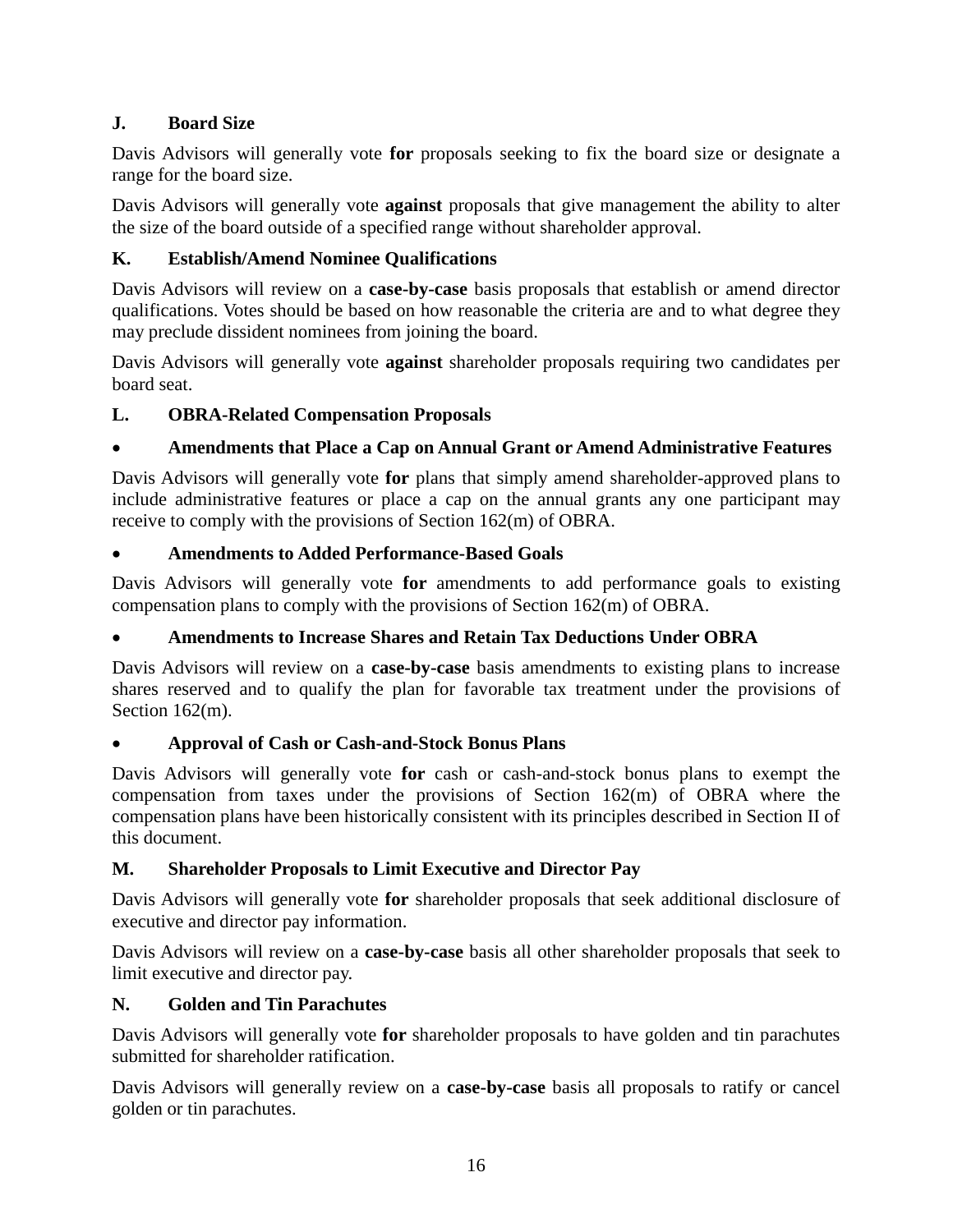# **O. Employee Stock Ownership Plans (ESOPs)**

Davis Advisors will generally vote **for** proposals that request shareholder approval in order to implement an ESOP or to increase authorized shares for existing ESOPs, except in cases when the number of shares allocated to the ESOP is "excessive" (i.e., generally greater than five percent of outstanding shares).

# **P. 401(k) Employee Benefit Plans**

Davis Advisors will generally vote **for** proposals to implement a 401(k) savings plan for employees.

### **Q. Stock Plans in Lieu of Cash**

Davis Advisors will review on a **case-by-case** basis plans which provide participants with the option of taking all or a portion of their cash compensation in the form of stock.

Davis Advisors will generally vote **for** plans which provide a dollar-for-dollar cash for stock exchange.

Davis Advisors will review on a **case-by-case** basis plans which do not provide a dollar-fordollar cash for stock exchange.

### **R. Director Retirement Plans**

Davis Advisors will generally vote **agains**t retirement plans for non-employee directors.

Davis Advisors will generally vote **for** shareholder proposals to eliminate retirement plans for non-employee directors.

#### **S. Advisory Vote on Compensation**

Davis Advisors will review on a **case-by-case** basis proposals to grant an annual advisory vote on executive compensation to shareholders (so-called "say on pay" votes).

#### **VIII. State of Incorporation**

# **A. Voting on State Takeover Statutes**

Davis Advisors will review on a **case-by-case** basis proposals to opt in or out of state takeover statutes (including control share acquisition statutes, control share cash-out statutes, freeze out provisions, fair price provisions, stakeholder laws, poison pill endorsements, severance pay and labor contract provisions, anti-greenmail provisions, and disgorgement provisions).

#### **B. Voting on Reincorporation Proposals**

Davis Advisors will review on a **case-by-case** basis proposals to change a company's state of incorporation.

# **IX. Mergers and Corporate Restructurings**

#### **A. Mergers and Acquisitions**

Davis Advisors will review on a **case-by-case** basis mergers and acquisitions, taking into account at least the following:

- anticipated financial and operating benefits
- offer price (cost vs. premium)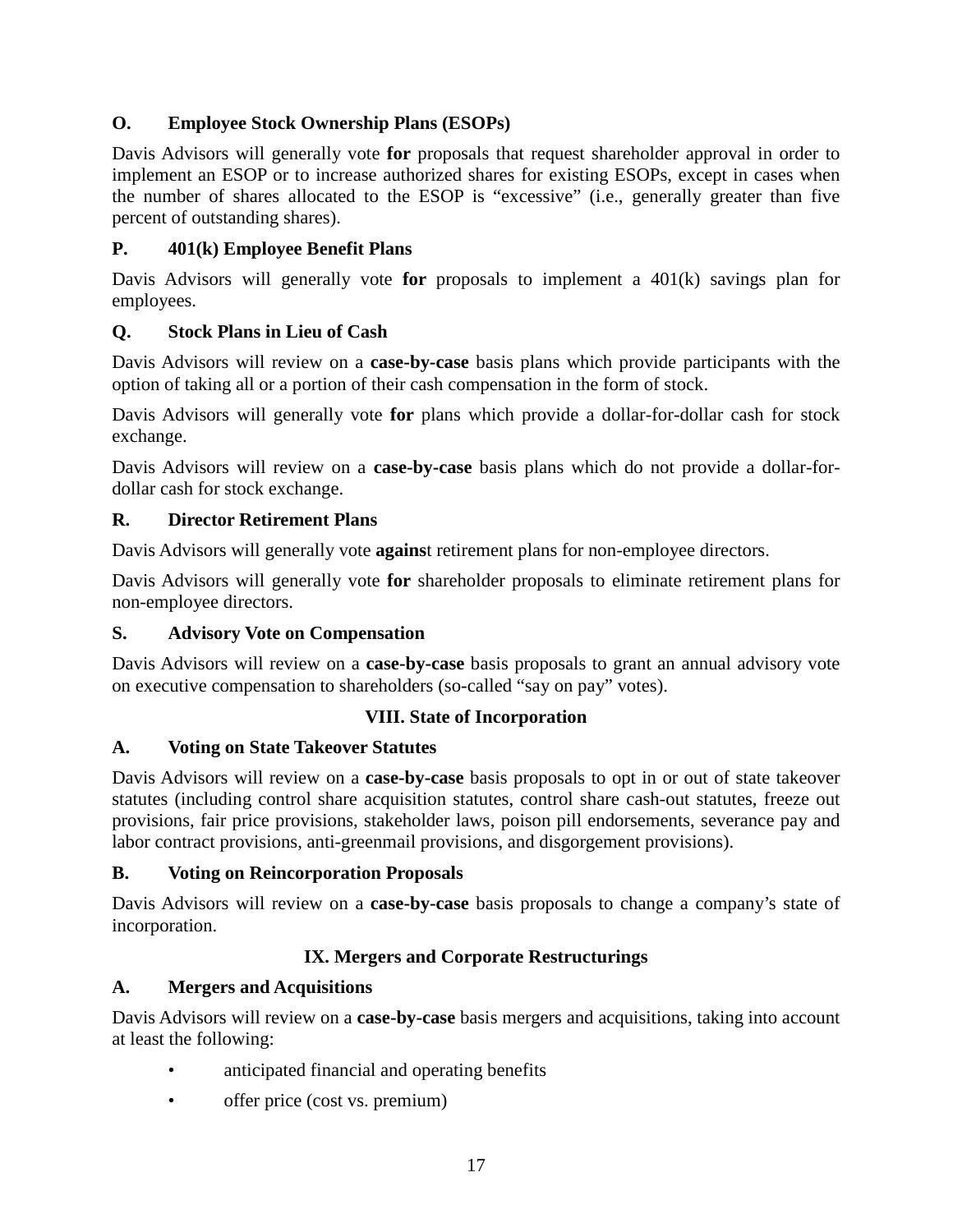- prospects of the combined companies
- how the deal was negotiated
- changes in corporate governance and their impact on shareholder rights

### **B. Corporate Restructuring**

Davis Advisors will review on a **case-by-case** basis corporate restructuring proposals, including minority squeeze outs, leveraged buyouts, spin-offs, liquidations, and asset sales.

### **C. Spin-offs**

Davis Advisors will review on a **case-by-case** basis spin-offs depending on the tax and regulatory advantages, planned use of sale proceeds, market focus, and managerial incentives.

### **D. Asset Sales**

Davis Advisors will review on a **case-by-case** basis asset sales considering the impact on the balance sheet/working capital, value received for the asset, and potential elimination of diseconomies.

### **E. Liquidations**

Davis Advisors will review on a **case-by-case** basis liquidations after reviewing management's efforts to pursue other alternatives, appraisal value of assets, and the compensation plan for executives managing the liquidation.

#### **F. Appraisal Rights**

Davis Advisors will generally vote **for** proposals to restore or provide shareholders with rights of appraisal.

#### **G. Changing Corporate Name**

Davis Advisors will generally vote **for** changing the corporate name.

# **X. Social and Environmental Issues**

Davis Advisors will generally vote with management on shareholder social and environmental proposals on the basis that their impact on share value is difficult to judge and is therefore best done by management.

# **XI. Capital Structure**

#### **A. Common Stock Authorization**

Davis Advisors will review on a **case-by-case** basis proposals to increase the number of shares of common stock authorized for issue, giving weight to a company's history of past equity grants, long-term performance, peer company practices, and evolving compensation practices (e.g., cash vs. equity weightings).

#### **B. Reverse Stock Splits**

Davis Advisors will review on a **case-by-case** basis management proposals to implement a reverse stock split. Davis Advisors will generally support a reverse stock split if management provides a reasonable justification for the split.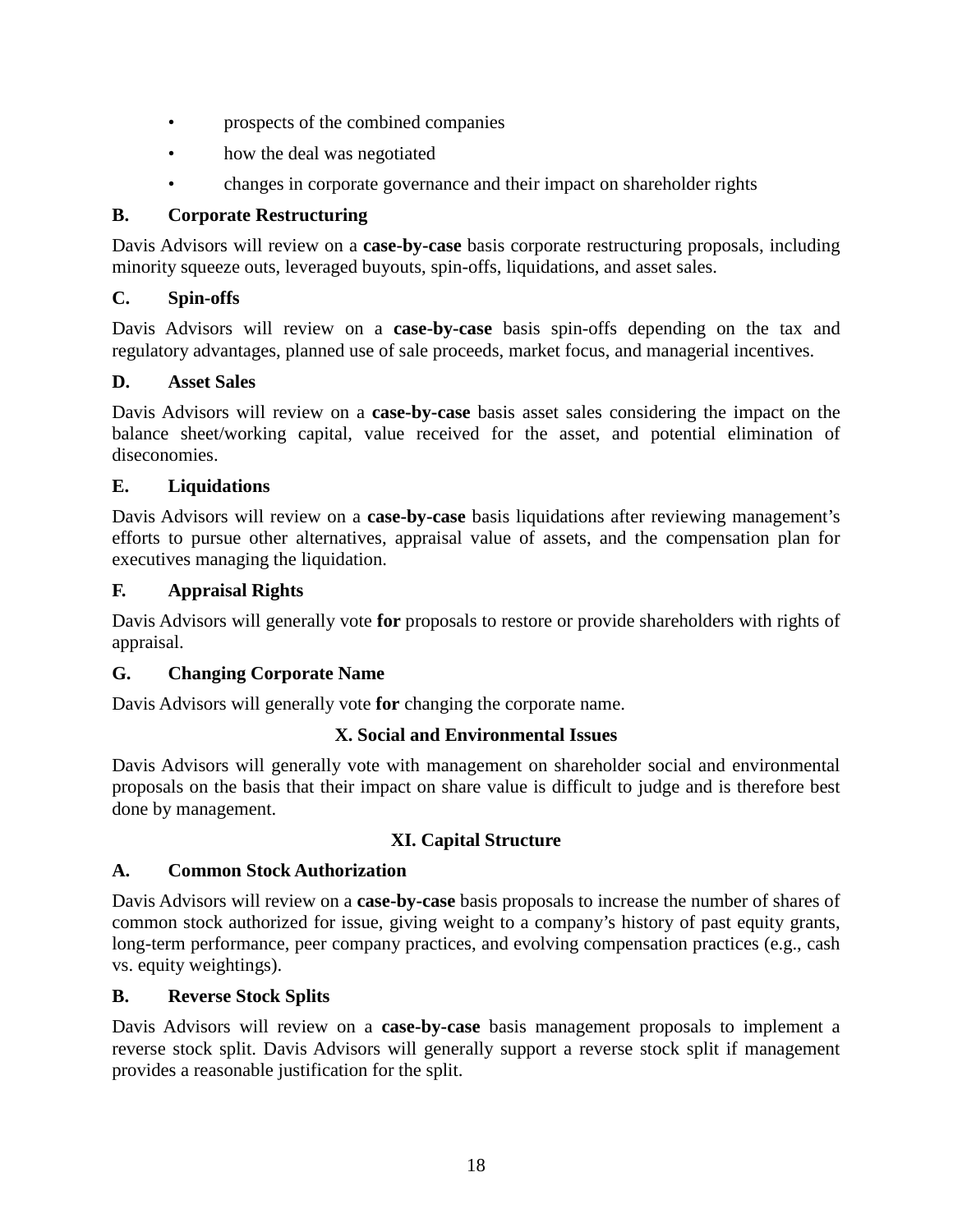# **C. Blank Check Preferred Authorization**

Davis Advisors will generally vote **for** proposals to create blank check preferred stock in cases when the company expressly states that the stock will not be used as a takeover defense or carry superior voting rights.

Davis Advisors will review on a **case-by-case** basis proposals that would authorize the creation of new classes of preferred stock with unspecified voting, conversion, dividend and distribution, and other rights.

Davis Advisors will review on a **case-by-case** basis proposals to increase the number of authorized blank check preferred shares. If the company does not have any preferred shares outstanding, Davis Advisors will generally vote **against** the requested increase. If the company does have preferred shares outstanding Davis Advisors will use the criteria set forth herein.

# **D. Shareholder Proposals Regarding Blank Check Preferred Stock**

Davis Advisors will generally vote **for** shareholder proposals to have blank check preferred stock placements, other than those shares issued for the purpose of raising capital or making acquisitions in the normal course of business, submitted for shareholder ratification.

# **E. Adjust Par Value of Common Stock**

Davis Advisors will generally vote **for** management proposals to reduce the par value of common stock.

# **F. Preemptive Rights**

Davis Advisors will review on a **case-by-case** basis proposals to create or abolish preemptive rights. In evaluating proposals on preemptive rights, Davis Advisors will look at the size of a company and the characteristics of its shareholder base.

# **G. Debt Restructurings**

Davis Advisors will review on a **case-by-case** basis proposals to increase common and/or preferred shares and to issue shares as part of a debt-restructuring plan. Davis Advisors will consider the following issues:

- *Dilution* How much will ownership interest of existing shareholders be reduced, and how extreme will dilution to any future earnings be?
- *• Change in Control* Will the transaction result in a change in control of the company?
- *• Bankruptcy* Is the threat of bankruptcy, which would result in severe losses in shareholder value, the main factor driving the debt restructuring?

Davis Advisors will generally vote **for** proposals that facilitate debt restructurings unless there are clear signs of self-dealing or other abuses.

# **H. Share Repurchase Programs**

Davis Advisors will generally vote **for** management proposals to institute open-market share repurchase plans in which all shareholders may participate on equal terms.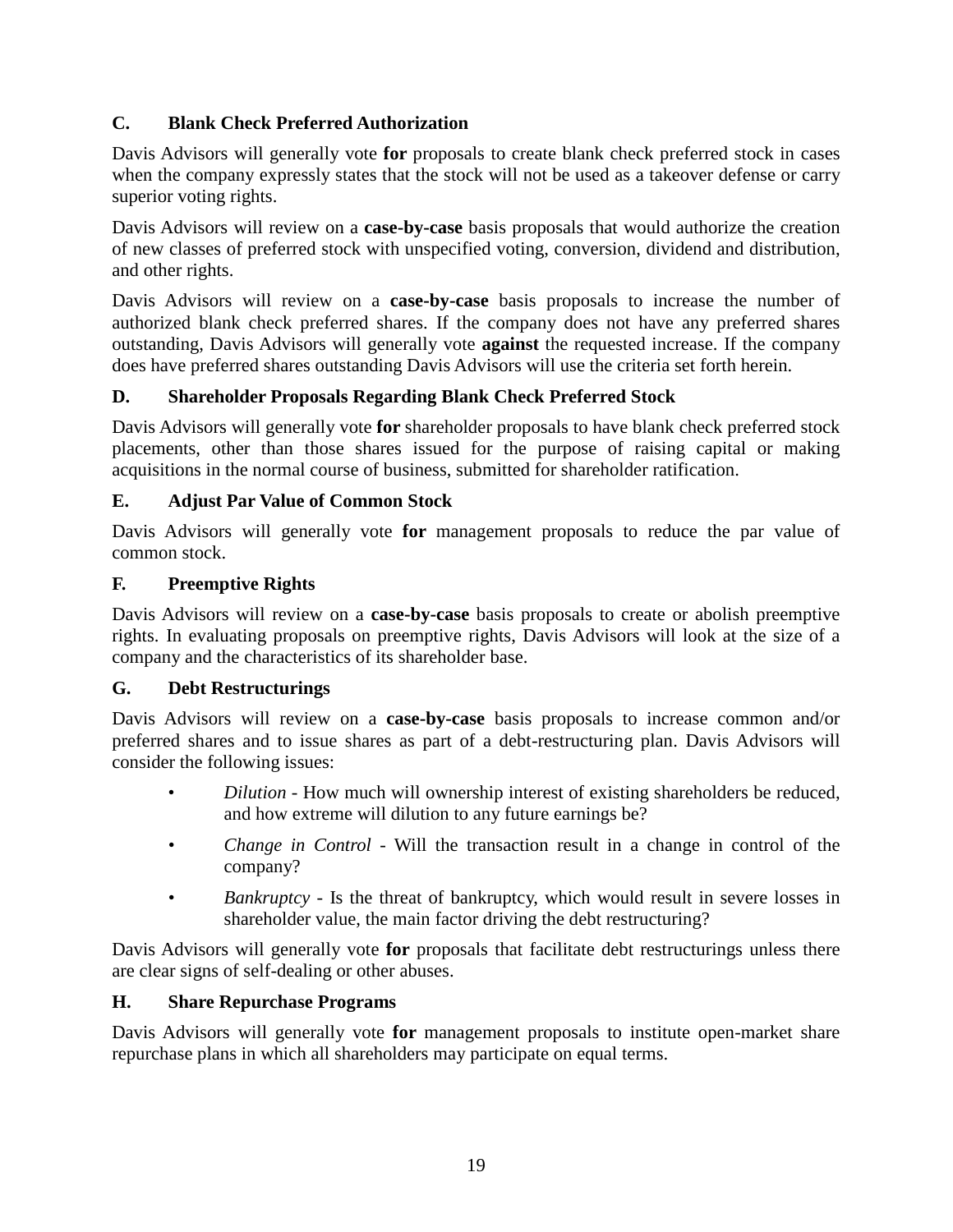# **I. Dual-class Stock**

Davis Advisors will generally vote **against** proposals to create a new class of common stock with superior voting rights.

Davis Advisors will generally vote **for** proposals to create a new class of nonvoting or subvoting common stock if:

- It is intended for financing purposes with minimal or no dilution to current shareholders.
- It is not designed to preserve the voting power of an insider or significant shareholder.

# **J. Issue Stock for Use with Rights Plan**

Davis Advisors will generally vote **against** proposals that increase authorized common stock for the explicit purpose of implementing a shareholder rights plan (poison pill).

# **K. Preferred Stock**

Davis Advisors will generally vote **against** proposals authorizing the creation of new classes of preferred stock with unspecified voting, conversion, dividend distribution, and other rights ("blank check" preferred stock).

Davis Advisors will generally vote **for** proposals to create "declawed" blank check preferred stock (stock that cannot be used as a takeover defense).

Davis Advisors will generally vote **for** proposals to authorize preferred stock in cases where the company specifies the voting, dividend, conversion, and other rights of such stock and the terms of the preferred stock appear reasonable.

Davis Advisors will generally vote **against** proposals to increase the number of blank check preferred stock authorized for issuance when no shares have been issued or reserved for a specific purpose.

Davis Advisors will review on a **case-by-case** basis proposals to increase the number of blank check preferred shares after analyzing the number of preferred shares available for issue given a company's industry and performance in terms of shareholder returns.

# **L. Recapitalization**

Davis Advisors will review on a **case-by-case** basis recapitalizations (reclassifications of securities), taking into account the following: more simplified capital structure, enhanced liquidity, fairness of conversion terms, impact on voting power and dividends, reasons for the reclassification, conflicts of interest, and other alternatives considered.

# **M. Reverse Stock Splits**

Davis Advisors will generally vote **for** management proposals to implement a reverse stock split when the number of authorized shares will be proportionately reduced.

Davis Advisors will generally vote **for** management proposals to implement a reverse stock split to avoid delisting.

Davis Advisors will review on a **case-by-case** basis proposals to implement a reverse stock split that do not proportionately reduce the number of shares authorized for issue.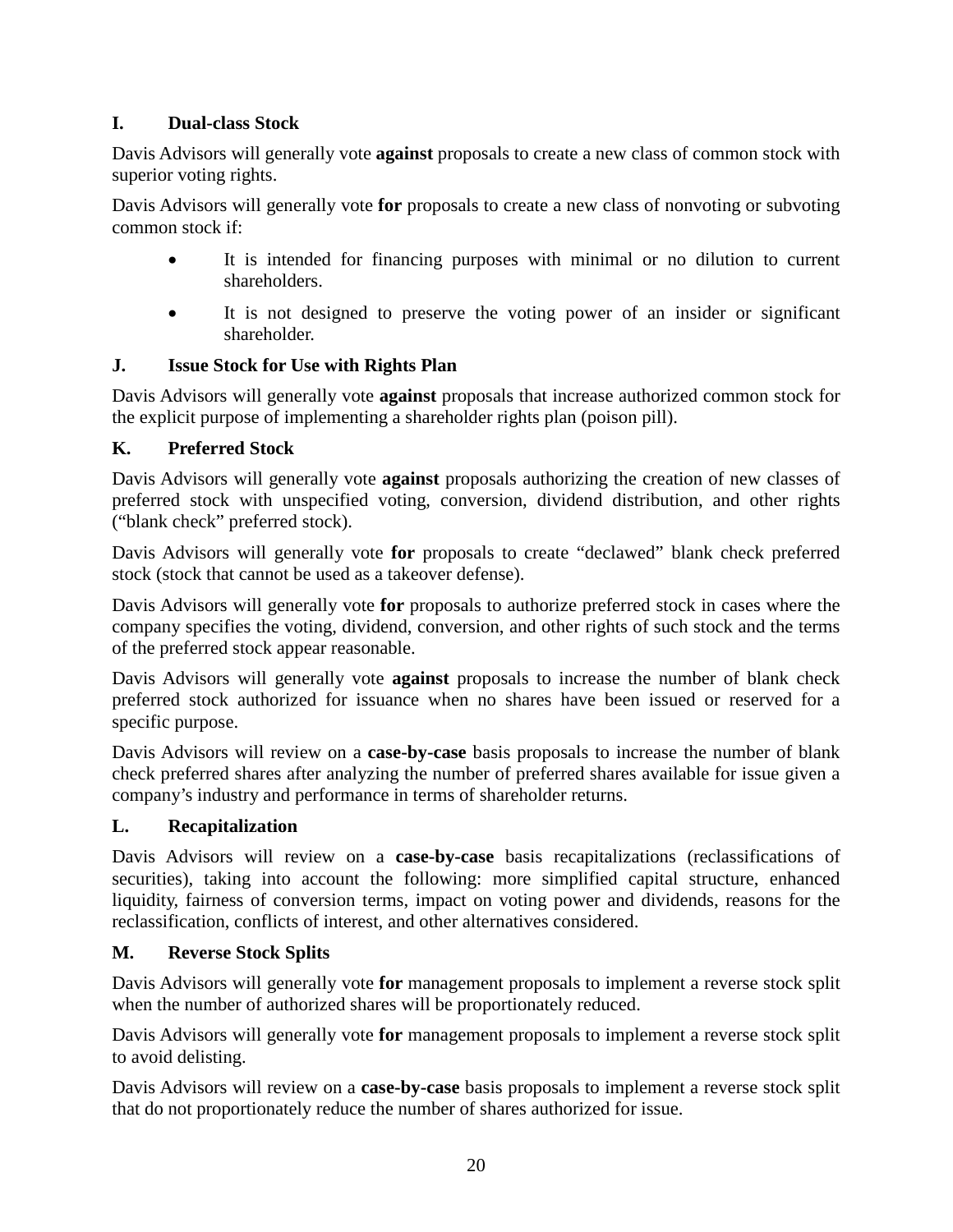### **N. Stock Distributions: Splits and Dividends**

Davis Advisors will generally vote **for** management proposals to increase the common share authorization for a stock split or share dividend, provided that the increase in authorized shares would not result in an excessive number of shares available for issuance.

### **O. Tracking Stock**

Davis Advisors will review on a **case-by-case** basis the creation of tracking stock, weighing the strategic value of the transaction against such factors as: adverse governance changes, excessive increases in authorized capital stock, unfair method of distribution, diminution of voting rights, adverse conversion features, negative impact on stock option plans, and other alternatives such as a spin-off.